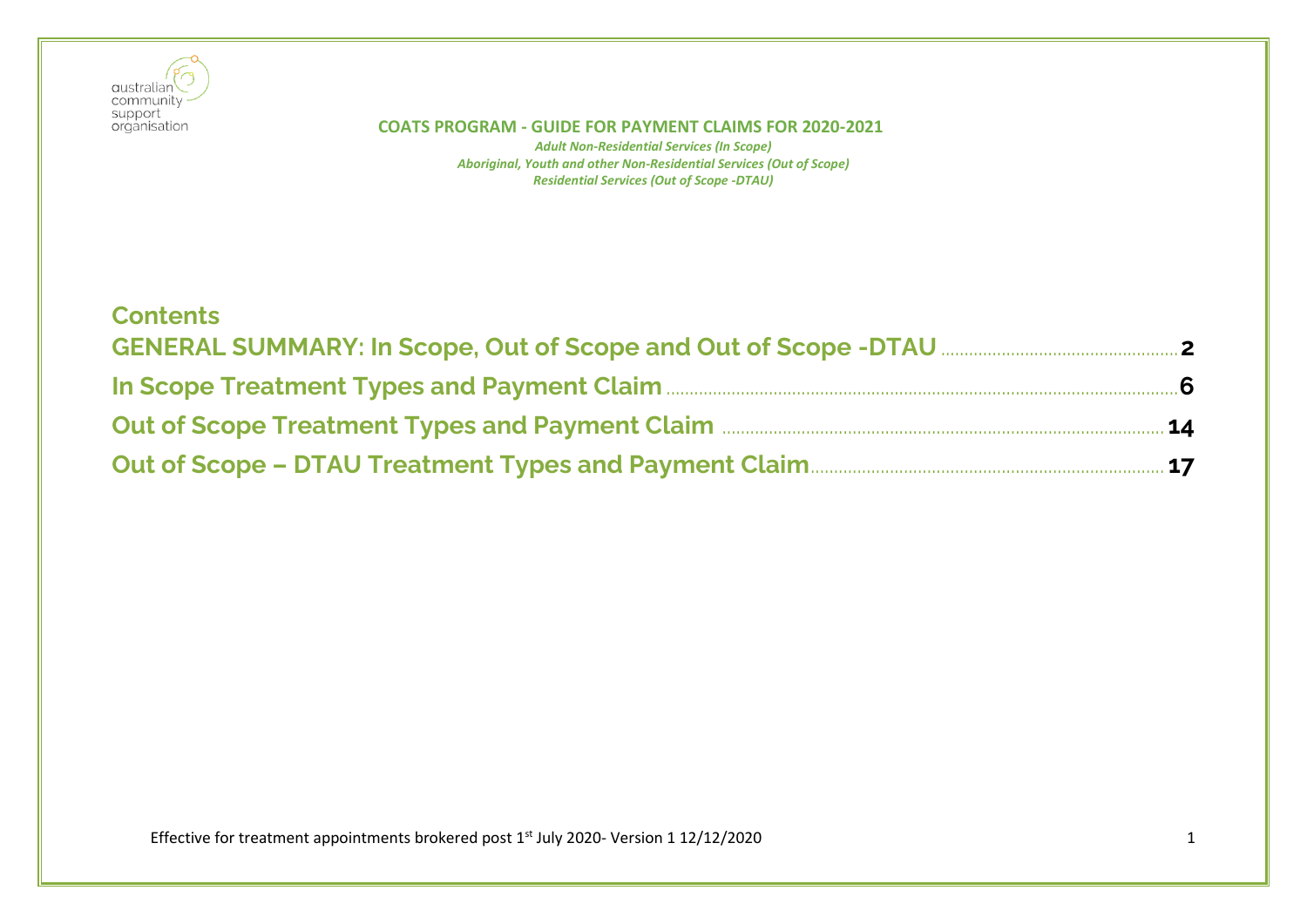

 **COATS PROGRAM - GUIDE FOR PAYMENT CLAIMS FOR 2020-2021** *Adult Non-Residential Services (In Scope) Aboriginal, Youth and other Non-Residential Services (Out of Scope) Residential Services (Out of Scope -DTAU)*

## <span id="page-1-0"></span>**GENERAL SUMMARY: In Scope, Out of Scope and Out of Scope -DTAU**

This guide provides information on the prices and products for payment claims through COATS for the provision of Adult Non – Residential Services(In scope), Aboriginal, youth and other non-residential treatment services (out of scope) and Residential Services (Out of Scope-DTAU) effective from 1 July 2020.

The Department of Health and Human Services (DHHS) has adopted Activity Based Funding (ABF) for all adult AOD non-residential treatment services (In Scope) and Residential Services (Out of Scope-DTAU) whereby service providers receive funding based on the number and types of services provided. In line with an ABF approach, a common funding unit is utilised; a Drug Treatment Activity Unit (DTAU). DTAUs allow relative prices to be compared and adjusted across AOD activities that use different combination of units. Product prices have been determined based on the 2020/2021 funding guidelines by DHHS. As of 1 July 2020, one DTAU unit equates to **\$851.23** of funding. New prices are inclusive of nonattendance and after-hours capacity. Where clients do not attend any required sessions outlined to constitute a payment for treatment, no claim for payment can be made.

## **Treatment Completion Advice Payment Forms**

Treatment agencies must complete Treatment Completion Advice (TCA) documents in the Penelope portal. Completion of TCAs enable ACSO to process payment to treatment agencies according to the activity provided and keeps the Penelope case list up to date. The TCA provides the option for partial or full payment, depending on the number of events per course of treatment (see Table 1, 2 & 3 for more details). COATS will calculate the appropriate rate for the course of treatment. Please note that the maximum price paid for an episode of care cannot exceed the full payment amount listed in Table 1, 2 and 3 (this includes any non-attendance payments).

The Clinical TCA should be completed within **two weeks of cessation of treatment** to ensure that Justice Case Managers have the most up to date information to assist with case management and court reports. A TCA event will remain open for **six months from the date of treatment commencement**. Payment will not be made to those TCAs which remain outstanding after this time, unless by exception (e.g. a deferral has been sought and the client is still engaged in the initial course of treatment beyond six months).

It is expected that all treatment agencies will provide the necessary level of care identified to meet the needs of individual clients. This means that some clients may require more or less treatment events than identified in Tables 1, 2 and 3. However, the overall cost will average out and service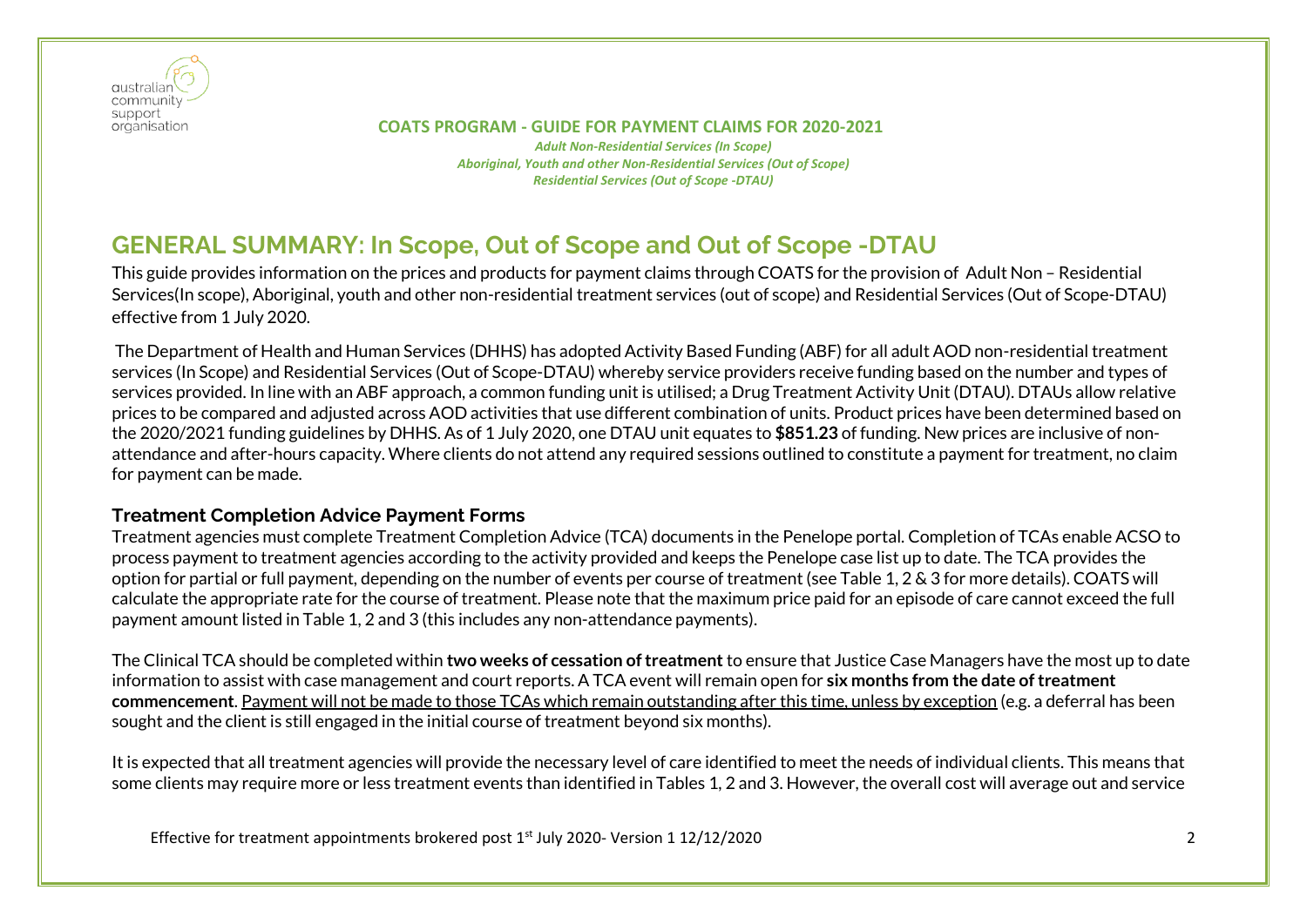

 **COATS PROGRAM - GUIDE FOR PAYMENT CLAIMS FOR 2020-2021** *Adult Non-Residential Services (In Scope) Aboriginal, Youth and other Non-Residential Services (Out of Scope) Residential Services (Out of Scope -DTAU)*

providers will be expected to adjust the duration and intensity of the treatment response to meet the complexity of the client's presentation. The model has been designed to give providers the flexibility to respond to a spectrum of client needs.

A maximum of three 'no-shows' will be paid for all **Aboriginal, Youth and other Non- Residential services** (*Out of Scope)*. Where clients do not attend all required sessions outlined to constitute full payment for treatment, an agency can claim up to three no-show payments of \$50.00 each in addition to the partial payment. No-shows cannot be claimed in addition to full payment. In instances where a forensic pre-payment or retainer is in place, activity, including assessments will be reconciled against this payment before fee for service is issued. Please note that the maximum price paid for an episode of care cannot exceed the full payment amount listed in Table 2 (this includes any non-attendance payments). D & A assessments will not be brokered to *Adult Non-Residential Services* as these will be undertaken by Adult Non-Residential Assessment & Treatment providers.

Where an agency is providing Bridging Support to forensic clients for all **Residential Services** (*Out of Scope- DTAU),* this is to be recorded against overall DTAU. A maximum of four (4) bridging support contacts are claimable per course of treatment through the same Clinical TCA.

## **Treatment Extension and Variations**

Treatment extensions or second episodes of care can be requested but will only be granted after **a maximum number of sessions/hours** for the relevant service type have been completed. A treatment variation can also be requested by treatment providers should a client's clinical requirements change significantly during the treatment episode.

To request a treatment extension or an additional treatment course, the treating clinician must consult with the client's Justice Case Manager for authorisation. Once this has been approved, the treating clinician must submit a TCA for the current course of treatment and request an additional course using the Extension form via the Penelope portal. This Extension form must include relevant information relating to the clinical need for an additional course of treatment. The client will not need to be re-assessed by COATS for a first extension request, however, any subsequent extensions may require a COATS re-assessment. This will be reviewed on a case by case basis.

A treatment can be varied for all *Out of Scope- DTAU services*in order to reclassify between a Standard and Extended treatment course should a client's clinical requirements change significantly during treatment, the treating clinician must consult with the client's Justice Case Manager for authorisation. Once this has been approved, the treating clinician will continue to use the same service file on Penelope for an extended course of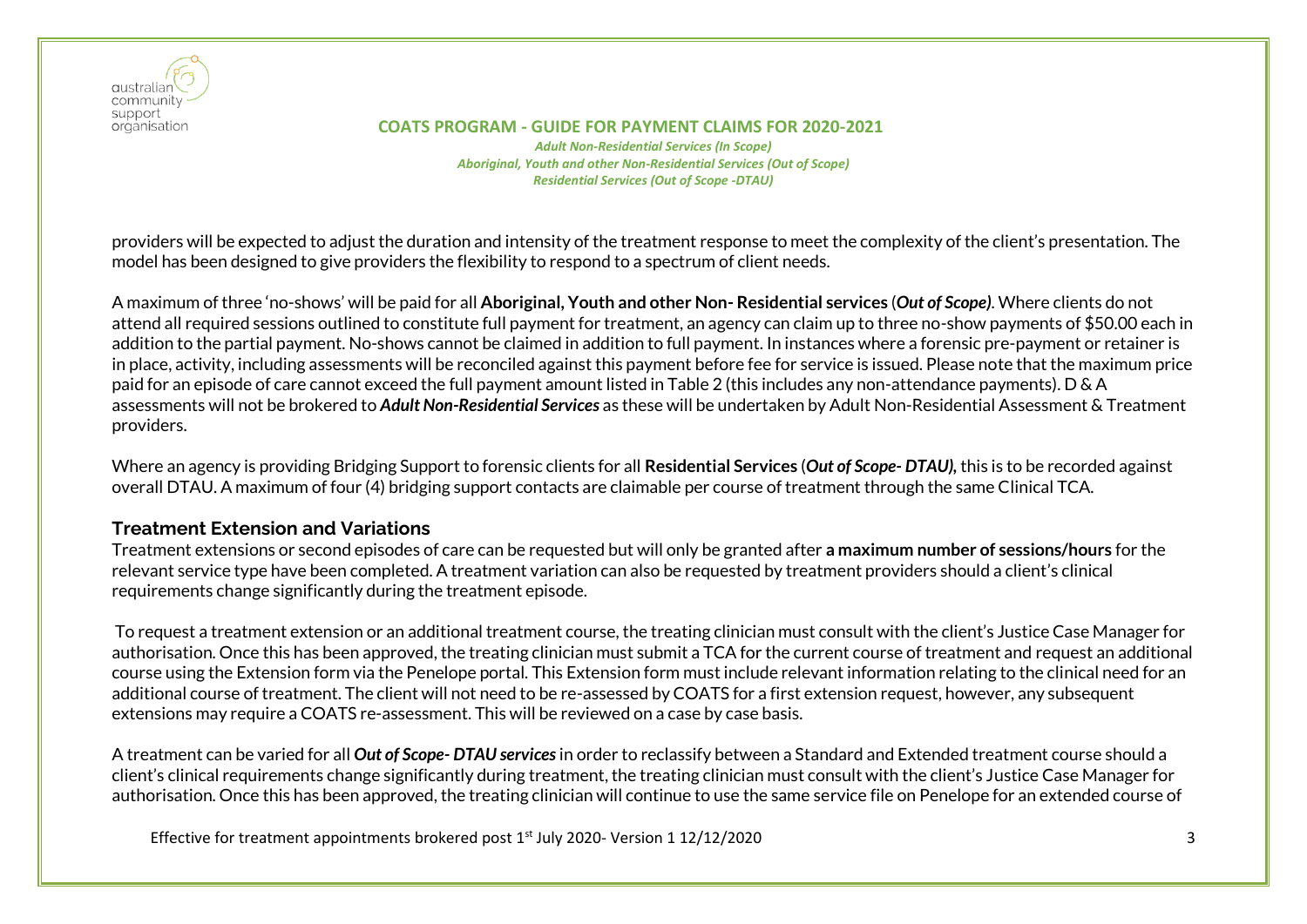

#### **COATS PROGRAM - GUIDE FOR PAYMENT CLAIMS FOR 2020-2021** *Adult Non-Residential Services (In Scope) Aboriginal, Youth and other Non-Residential Services (Out of Scope) Residential Services (Out of Scope -DTAU)*

treatment. A treatment extension request form via the Penelope portal is no longer required for *Out of Scope- DTAU* services. When a client is varied to extended, payment claimable is based on extended dollar amount **ONLY** (not standard plus extended).

Please note, in the instance where a client's Community Corrections, Youth Justice or Parole order has expired, or their engagement with a Courtbased program, such as CISP or Credit Bail, has ceased, service providers will consult with the relevant Justice agency before approving treatment extension or variation requests. For Diversion clients, only one treatment extension request will be granted (equating to two courses of treatment).

Please note: Forensic referrals include any referrals authorised or directed through COATS and meeting the COATS forensic criteria (available on the COATS website). Referrals for clients classified as diversion include referrals to COATS through Victoria Police, Court-based programs and those ordered to attend treatment by Child Protection (this is a trial client group). Agencies should submit referrals for registration of diversion clients no later than one month from date of first client contact.

### **Forensic Targets**

All DHHS funded catchment-based intake providers have a target of **10% DTAU** utilisation for screening and intake of forensic clients. Where an agency is providing Intake and/or Bridging Support to forensic clients, this is to be recorded against overall DTAU. As these products will not be brokered by COATS, service providers are not required to submit TCAs.

All providers of non-residential treatment have a minimum target of **20% DTAU** utilisation for assessment and treatment of forensic clients. All providers of Residential Services (Out of scope -DTAU) treatment have a DTAU utilisation target for treatment of forensic clients. A range of agencies in high demand areas have been allocated additional DTAU in 2020/2021 for treatment of forensic clients. This funding is incorporated into the provider/consortia's overall DTAU. Once this combined target has been reached, agencies may be eligible for fee for service for any additional forensic referrals. Fee for Service will not be approved until ACSO receives endorsement from the catchment DHHS divisional office. As such, it is expected that agencies will have ongoing discussions with their DHHS divisional contact to discuss DTAU allocation and resourcing across the catchment prior to requesting Fee for Service.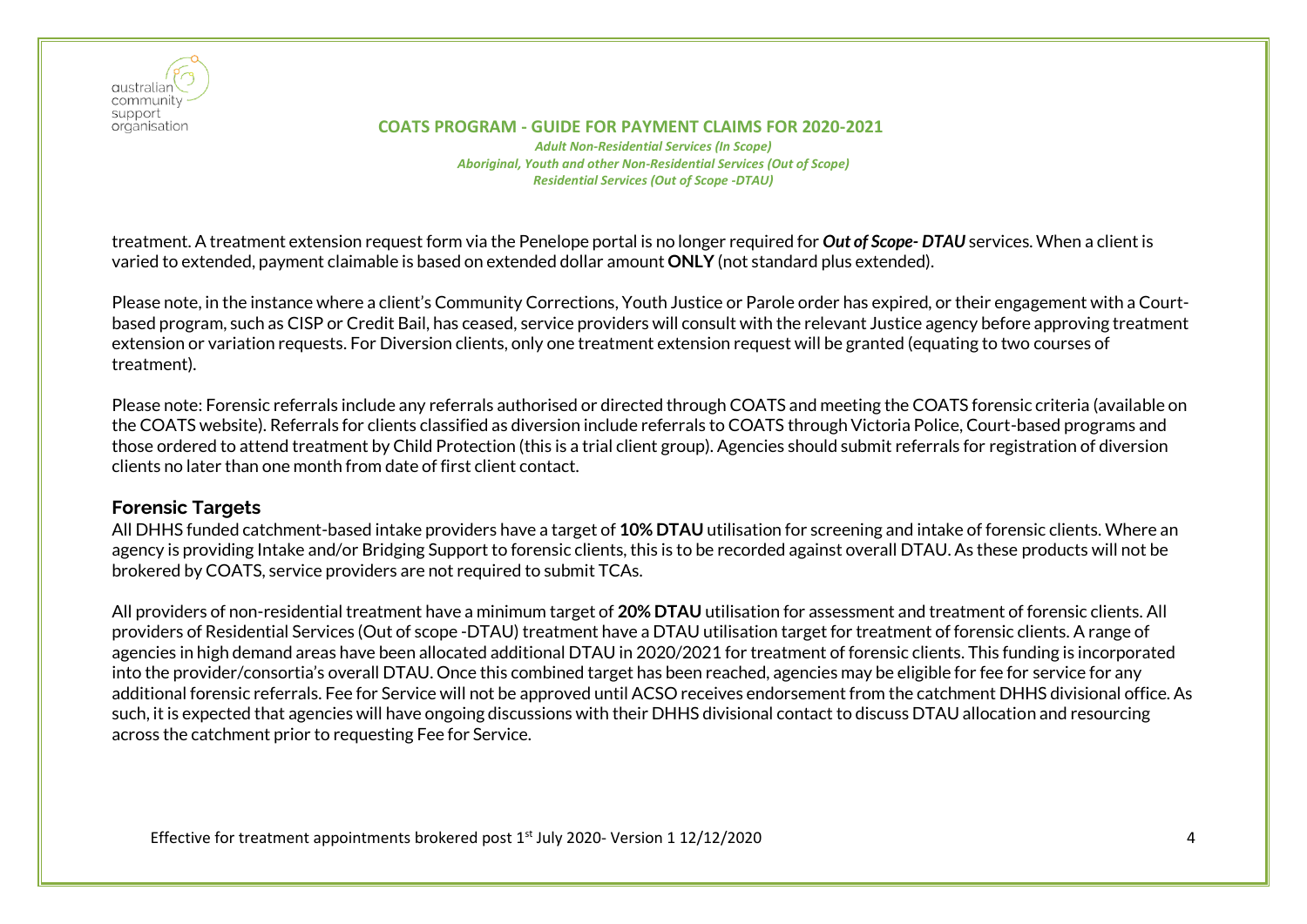

*Adult Non-Residential Services (In Scope) Aboriginal, Youth and other Non-Residential Services (Out of Scope) Residential Services (Out of Scope -DTAU)*

## **Capacity Issues**

To assist in managing demand issues at a local level, agencies must discuss any capacity issues with their regional DHHS office before requesting that referrals are put on hold for a particular location or period.

## **Pricing**

ACSO will apply pricing loadings as follows: Forensic client price loading of 15% and Aboriginal client price loading of 30%. If a client is an Aboriginal and/or Torres Strait Islander *and* a forensic client, the 30% Aboriginal loading only will apply. These loadings will be funded from within a provider's DTAU allocation and not as additional payments. In instances where a forensic pre-payment or retainer is in place, activity, including assessments will be reconciled against this payment before fee for service is issued.

Complexity will be determined through the administration of the common screening tool, which will be conducted as part of the intake and assessment function by either the catchment-based service or by ACSO COATS. Service providers will only receive the 'complex' price for those clients screened as complex through this process or who have submitted a variation should client's circumstances or presentation change during the course of treatment.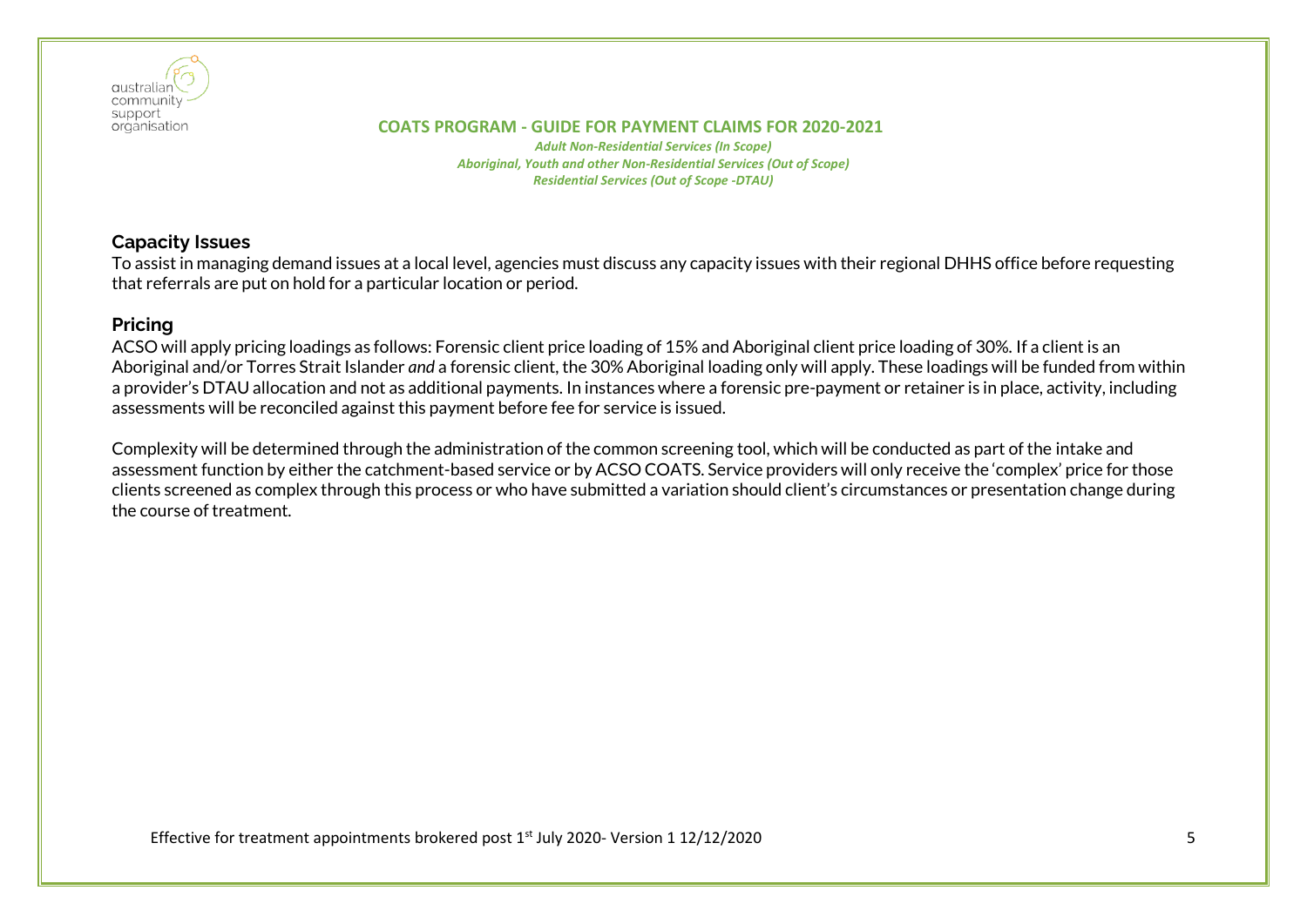

*Adult Non-Residential Services (In Scope) Aboriginal, Youth and other Non-Residential Services (Out of Scope) Residential Services (Out of Scope -DTAU)*

# <span id="page-5-0"></span>**In Scope Treatment Types and Payment Claim**

| Table 1: Adult Non-Residential Services (In Scope) Pricing 2020-2021                                                                                                                                                                                                                                                                                                                                                                                                                                                                                     |                                                                             |                                                            |  |
|----------------------------------------------------------------------------------------------------------------------------------------------------------------------------------------------------------------------------------------------------------------------------------------------------------------------------------------------------------------------------------------------------------------------------------------------------------------------------------------------------------------------------------------------------------|-----------------------------------------------------------------------------|------------------------------------------------------------|--|
| <b>Treatment Type/ Description</b>                                                                                                                                                                                                                                                                                                                                                                                                                                                                                                                       | <b>Average Length of Treatment for Payment</b><br><b>Based on 2020-2021</b> |                                                            |  |
|                                                                                                                                                                                                                                                                                                                                                                                                                                                                                                                                                          | <b>Forensic</b>                                                             | Aboriginal and /or Torres<br><b>Strait Islander (ATSI)</b> |  |
| <b>Comprehensive Assessment &amp; Initial Treatment Plan</b>                                                                                                                                                                                                                                                                                                                                                                                                                                                                                             | <b>Complete Event</b>                                                       |                                                            |  |
| It is envisaged that on average, 3.5 hours of multi-disciplinary input<br>should be allocated to the completion of an assessment and care<br>plan.<br>This includes a total of 60 minutes for care and recovery co-<br>ordination support. Provision should be made for brief<br>interventions, education and support for clients, family members<br>and carers. This product will be paid for agencies/assessment<br>providers providing adult non-residential services undertaking<br>CISP, ARC, CREDIT Bail, Youth Justice and Diversion assessments. | \$764.40 (0.898 DTAU)                                                       | \$864.00 (1.015 DTAU)                                      |  |
| <b>Brief Intervention - Assessment Providers only</b>                                                                                                                                                                                                                                                                                                                                                                                                                                                                                                    | \$764.40 (0.898 DTAU)                                                       | \$864.00 (1.015 DTAU)                                      |  |
| Education support, advice and intervention provided for clients                                                                                                                                                                                                                                                                                                                                                                                                                                                                                          |                                                                             |                                                            |  |
| individually, equating on average the duration of a comprehensive                                                                                                                                                                                                                                                                                                                                                                                                                                                                                        | 1 - 53 minutes = $\frac{1}{4}$ (\$191.10)                                   | 1 - 53 minutes = $\frac{1}{4}$ (\$216.00)                  |  |
| assessment.                                                                                                                                                                                                                                                                                                                                                                                                                                                                                                                                              | 54 - 105 minutes = $\frac{1}{2}$ (\$382.20)                                 | 54 - 105 minutes = 1/2 (\$432.00)                          |  |
| This may be for clients screened as not requiring assessment or requiring                                                                                                                                                                                                                                                                                                                                                                                                                                                                                | 106 - 159 minutes = $\frac{3}{4}$ (\$573.30)                                | 106 - 159 minutes 3/4 (\$648.00)                           |  |
| support between assessment and treatment.                                                                                                                                                                                                                                                                                                                                                                                                                                                                                                                | $160+$ minutes = full payment                                               | $160+$ minutes = full payment                              |  |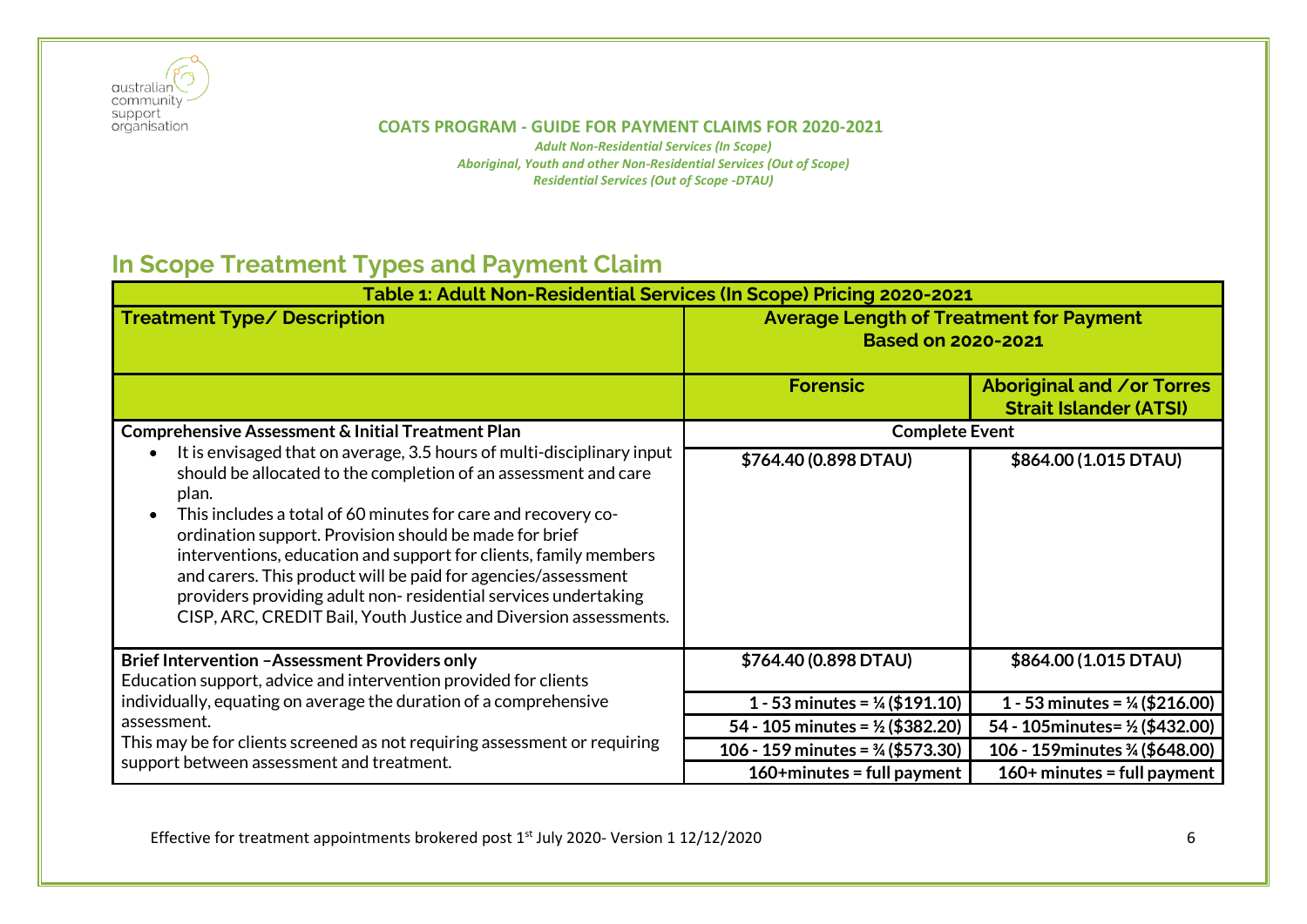

| Table 1: Adult Non-Residential Services (In Scope) Pricing 2020-2021                                                                                                                                                                             |                                                                                                |                                                                   |
|--------------------------------------------------------------------------------------------------------------------------------------------------------------------------------------------------------------------------------------------------|------------------------------------------------------------------------------------------------|-------------------------------------------------------------------|
| <b>Treatment Type/ Description</b>                                                                                                                                                                                                               | <b>Average Length of Treatment for Payment</b><br><b>Based on 2020-2021</b>                    |                                                                   |
|                                                                                                                                                                                                                                                  | <b>Forensic</b>                                                                                | <b>Aboriginal and /or Torres</b><br><b>Strait Islander (ATSI)</b> |
| <b>DDAL</b> Intervention<br>Catchment based intake services are required to accept DDAL referrals<br>and provide screening and brief interventions to DDAL clients. Treatment<br>beyond DDAL intervention should be referred via existing intake | 1 Session Required (If delivered over multiple sessions, the single<br>price is still applied) |                                                                   |
| pathways to Catchment-based assessment services for comprehensive<br>assessment and treatment planning. A DDAL Intervention should consist<br>of a single session incorporating screening, intake and brief intervention.                        | \$400.08 (0.470 DTAU)                                                                          | \$400.08 (0.470 DTAU)                                             |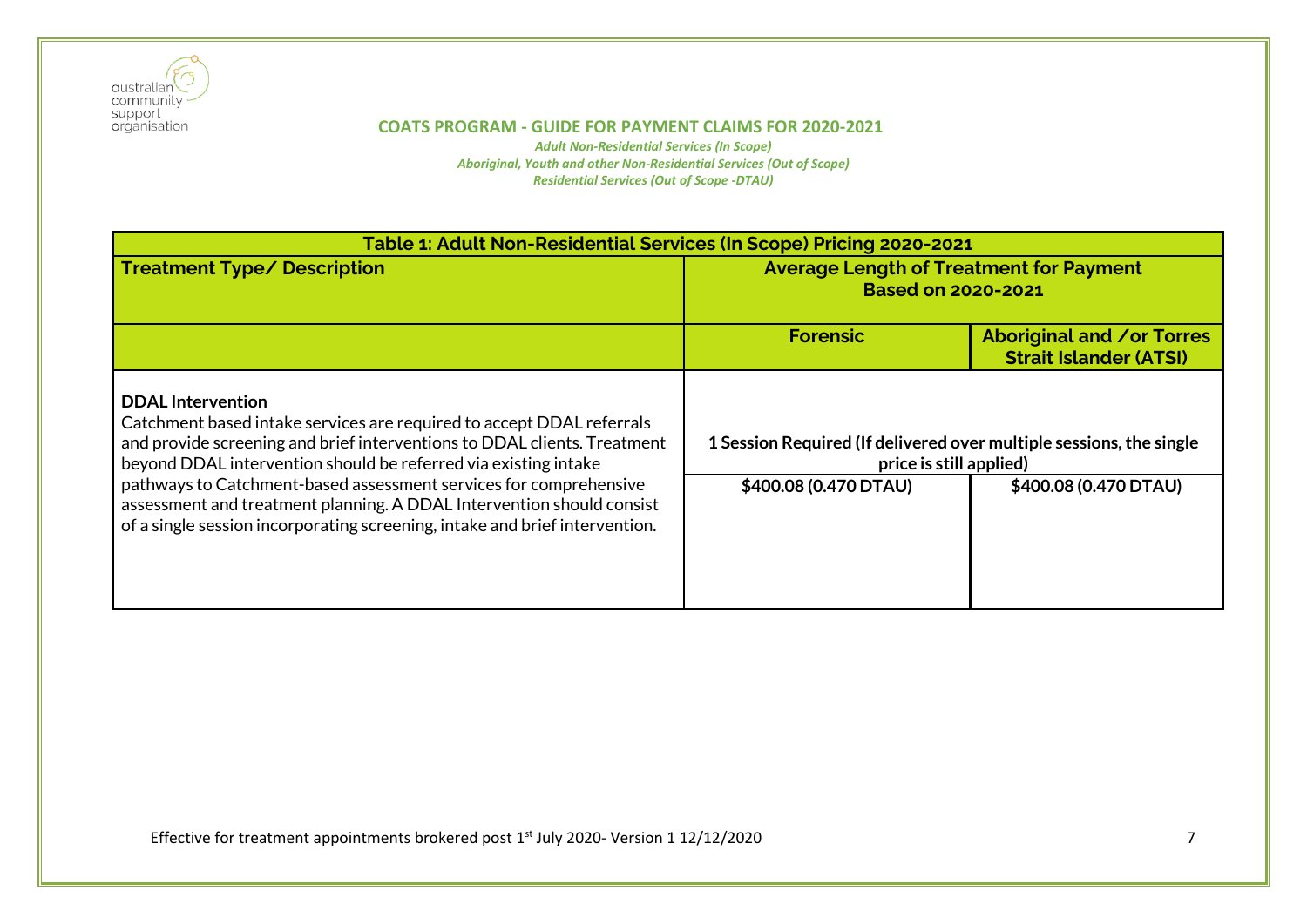

*Adult Non-Residential Services (In Scope) Aboriginal, Youth and other Non-Residential Services (Out of Scope) Residential Services (Out of Scope -DTAU)*

| Table 1: Adult Non-Residential Services (In Scope) Pricing 2020-2021                                                                                                                                                                                                                                                                                                                                                                       |                                                                             |                                                               |  |
|--------------------------------------------------------------------------------------------------------------------------------------------------------------------------------------------------------------------------------------------------------------------------------------------------------------------------------------------------------------------------------------------------------------------------------------------|-----------------------------------------------------------------------------|---------------------------------------------------------------|--|
| <b>Treatment Type/ Description</b>                                                                                                                                                                                                                                                                                                                                                                                                         | <b>Average Length of Treatment for Payment</b><br><b>Based on 2020-2021</b> |                                                               |  |
|                                                                                                                                                                                                                                                                                                                                                                                                                                            | <b>Forensic</b>                                                             | Aboriginal and /or<br><b>Torres Strait Islander</b><br>(ATSI) |  |
| *Care & Recovery Coordination<br>Clients eligible for care and recovery coordination will typically                                                                                                                                                                                                                                                                                                                                        | 15 hours of client-related coordination                                     |                                                               |  |
| present with behaviours and/or conditions that:<br>• place the individual at high risk to self, to staff and/or the                                                                                                                                                                                                                                                                                                                        | \$2,174.89 (2.555 DTAU)                                                     | \$2,459.20 (2.889 DTAU)                                       |  |
| community                                                                                                                                                                                                                                                                                                                                                                                                                                  | 1-3 hours=1/ <sub>4</sub> (\$543.72)                                        | 1-3 hours= $\frac{1}{4}$ (\$614.80)                           |  |
| • are identified at assessment as requiring a long-term<br>supportive service response require residential treatment<br>As this is an average, some clients may require more hours, while<br>others will require less. To allow flexibility, there is no time limit<br>on the duration of a course of care and recovery coordination.<br>For clients who already have a Justice case manager this product<br>is not generally recommended. | 4-7 hours = $\frac{1}{2}$ (\$1,087.45)                                      | 4-7 hours = $\frac{1}{2}$ (\$1,229.60)                        |  |
|                                                                                                                                                                                                                                                                                                                                                                                                                                            | 8-11 hours=3/4 (\$1,631.17)                                                 | 8-11 hours=3/4 (\$1,844.40)                                   |  |
|                                                                                                                                                                                                                                                                                                                                                                                                                                            | $12+$ hours = full payment                                                  | $12+$ hours = full payment                                    |  |
| *Counselling - Complex (Includes Individual client contact group work)<br>A course of counselling-complex should incorporate on average,                                                                                                                                                                                                                                                                                                   | 15 contacts                                                                 |                                                               |  |
| 15 contacts. It is envisaged that on average, a contact would<br>include 45min of client contact time. To allow flexibility, there is                                                                                                                                                                                                                                                                                                      | \$3,341.93 (3.926 DTAU)                                                     | \$3,777.76 (4.438 DTAU)                                       |  |
| no time limit on the duration of a course of counselling. As per                                                                                                                                                                                                                                                                                                                                                                           | 1-4 sessions = $\frac{1}{4}$ (\$835.48)                                     | 1-4 sessions = $\frac{1}{4}$ (\$944.44)                       |  |
|                                                                                                                                                                                                                                                                                                                                                                                                                                            | 5-8 sessions = $\frac{1}{2}$ (\$1,670.96)                                   | 5-8 sessions = $\frac{1}{2}$ (\$1,888.88)                     |  |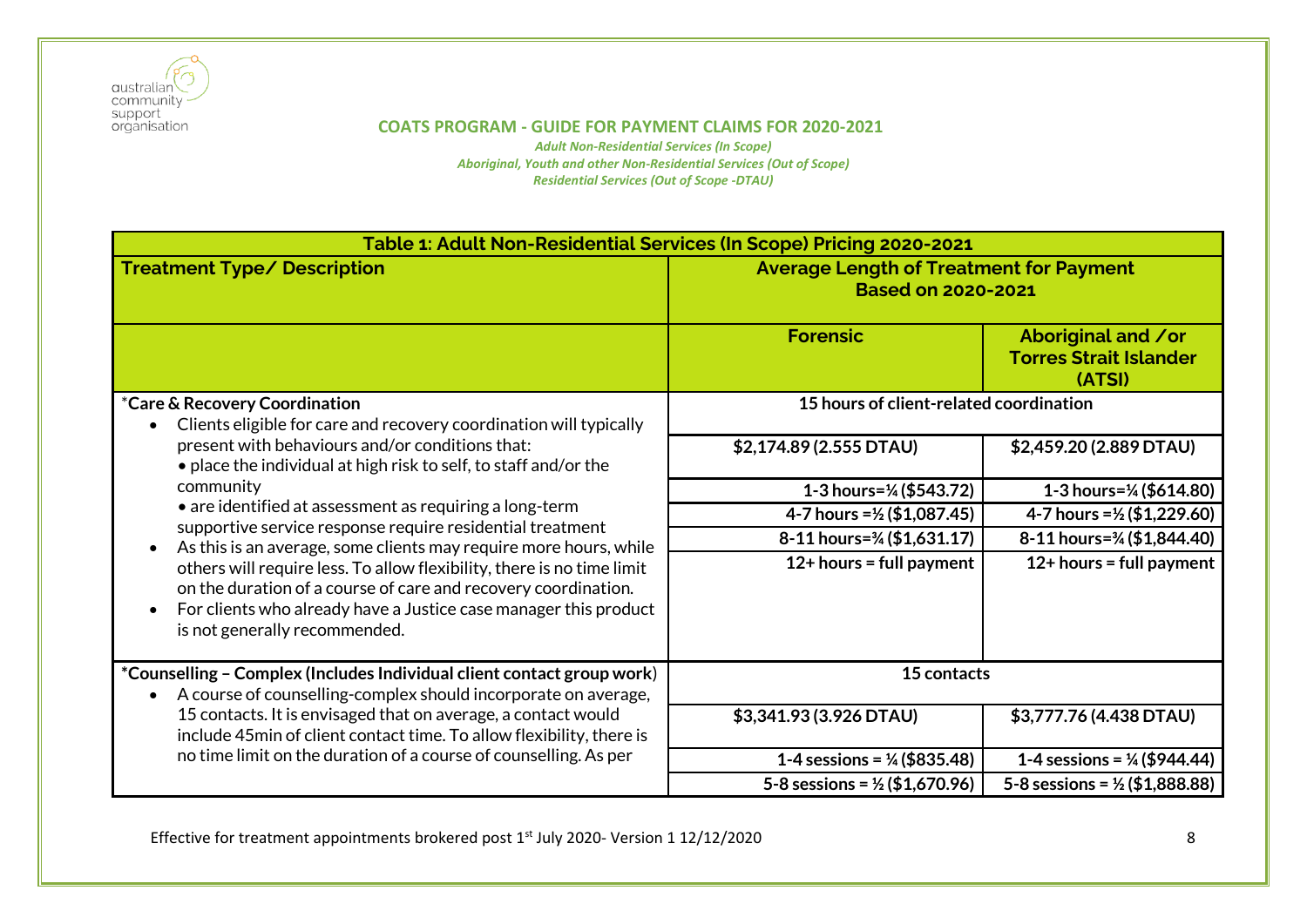

*Adult Non-Residential Services (In Scope) Aboriginal, Youth and other Non-Residential Services (Out of Scope) Residential Services (Out of Scope -DTAU)*

| Table 1: Adult Non-Residential Services (In Scope) Pricing 2020-2021                                                                                                                                         |                                                                             |                                            |                                                               |
|--------------------------------------------------------------------------------------------------------------------------------------------------------------------------------------------------------------|-----------------------------------------------------------------------------|--------------------------------------------|---------------------------------------------------------------|
| <b>Treatment Type/ Description</b>                                                                                                                                                                           | <b>Average Length of Treatment for Payment</b><br><b>Based on 2020-2021</b> |                                            |                                                               |
|                                                                                                                                                                                                              |                                                                             | <b>Forensic</b>                            | Aboriginal and /or<br><b>Torres Strait Islander</b><br>(ATSI) |
| departmental guidelines clients identified at tier 5 may be                                                                                                                                                  |                                                                             | 9-11 sessions = $\frac{3}{4}$ (\$2,506.45) | 9-11 sessions = $\frac{3}{4}$ (\$2,833.32)                    |
| considered for referral to complex counselling treatment types.<br>In order to capture client participation in group work depending                                                                          |                                                                             | $12+$ sessions = full payment              | $12+$ sessions = full payment                                 |
| on the duration and intensity of the group program, for each<br>client that has participated in a group program with an average<br>duration of 50 hours, a Course can be recorded for counselling<br>complex | Group<br>hours<br>(50)                                                      | <b>Group Sessions (15)</b>                 |                                                               |
|                                                                                                                                                                                                              | $1 - 12$                                                                    | 1-4 sessions = $\frac{1}{4}$ (\$835.48)    | 1-4 sessions = $\frac{1}{4}$ (\$944.44)                       |
|                                                                                                                                                                                                              | $12 - 25$                                                                   | 5-8 sessions = $\frac{1}{2}$ (\$1,670.96)  | 5-8 sessions = $\frac{1}{2}$ (\$1,888.88)                     |
|                                                                                                                                                                                                              | $26 - 35$                                                                   | 9-11 sessions = $\frac{3}{4}$ (\$2,506.45) | 9-11 sessions = $\frac{3}{4}$ \$2,833.32                      |
|                                                                                                                                                                                                              | $36+$                                                                       | $12+$ sessions = full payment              | $12+$ sessions = full payment                                 |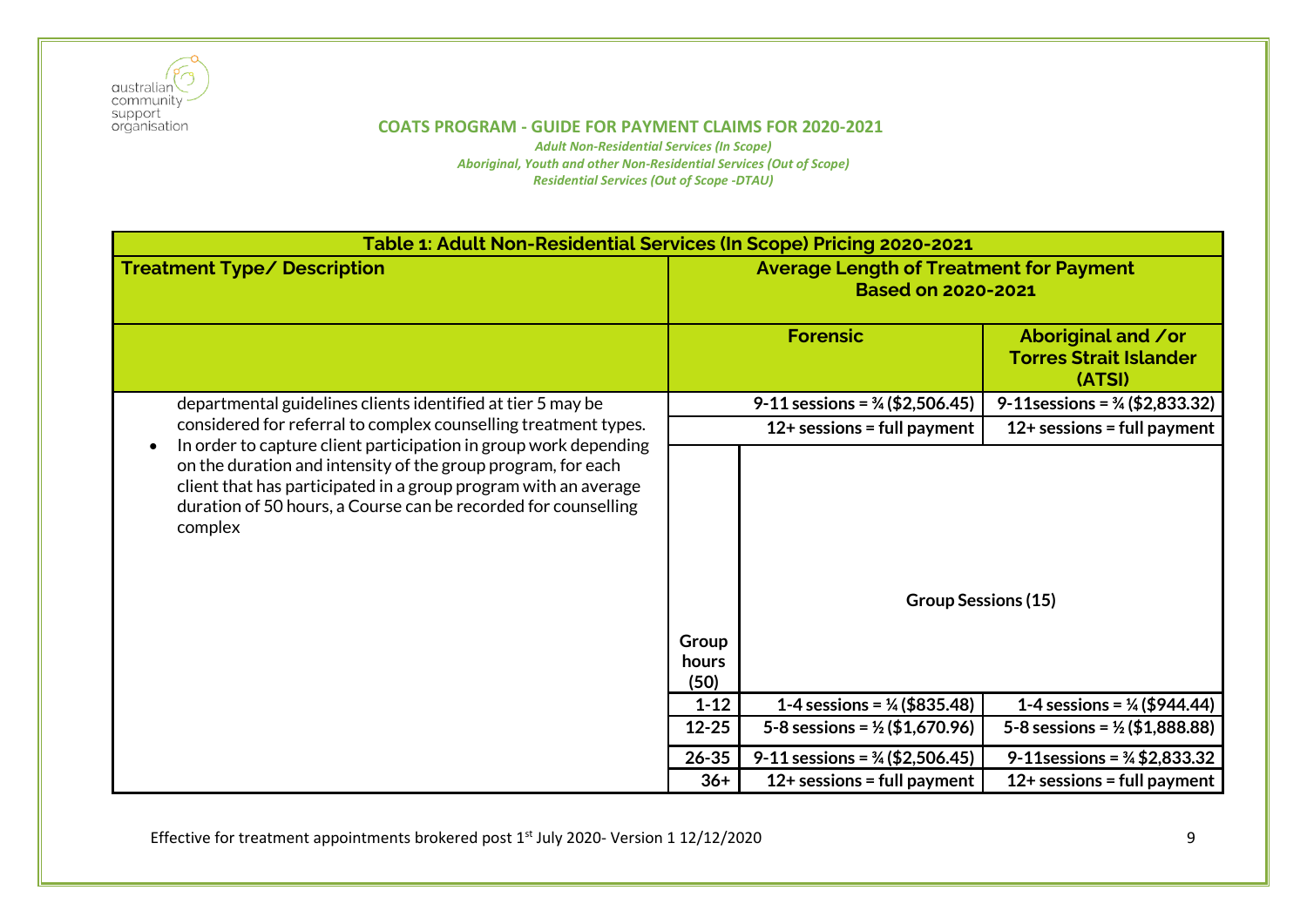

| Table 1: Adult Non-Residential Services (In Scope) Pricing 2020-2021                                                                                                                              |                                                                             |                                       |                                                               |  |  |
|---------------------------------------------------------------------------------------------------------------------------------------------------------------------------------------------------|-----------------------------------------------------------------------------|---------------------------------------|---------------------------------------------------------------|--|--|
| <b>Treatment Type/ Description</b>                                                                                                                                                                | <b>Average Length of Treatment for Payment</b><br><b>Based on 2020-2021</b> |                                       |                                                               |  |  |
|                                                                                                                                                                                                   |                                                                             | <b>Forensic</b>                       | Aboriginal and /or<br><b>Torres Strait Islander</b><br>(ATSI) |  |  |
| *Counselling - Standard (Includes Individual client contact group work)<br>Counselling is classified as standard or complex and duration can                                                      |                                                                             | 4 contacts                            |                                                               |  |  |
| range from a range of brief intervention sessions to extended<br>periods of one-to-one engagement, and group work. A course of<br>counselling-standard should incorporate on average, 4 contacts. |                                                                             | \$891.24 (1.047 DTAU)                 | \$1,007.01 (1.183 DTAU)                                       |  |  |
|                                                                                                                                                                                                   |                                                                             | 1 session = $\frac{1}{4}$ (\$222.81)  | 1 session = $\frac{1}{4}$ (\$251.75)                          |  |  |
| It is envisaged that on average, a contact would include 45min of                                                                                                                                 |                                                                             | 2 sessions = $\frac{1}{2}$ (\$445.62) | 2 sessions = $\frac{1}{2}$ (\$503.50)                         |  |  |
| client contact time.<br>In order to capture client participation in group work depending                                                                                                          |                                                                             | 3 sessions = $\frac{3}{4}$ (\$668.43) | $3$ sessions = $\frac{3}{4}$ (\$755.25)                       |  |  |
| on the duration and intensity of the group program,                                                                                                                                               |                                                                             | $4+$ sessions = full payment          | $4+$ sessions = full payment                                  |  |  |
| For each client that has participated in a group program with an                                                                                                                                  |                                                                             |                                       |                                                               |  |  |
| average duration of 15 hours, a Course can be recorded for                                                                                                                                        | Group                                                                       |                                       |                                                               |  |  |
| counselling standard                                                                                                                                                                              | hours<br>(15)                                                               | <b>Group Sessions (4)</b>             |                                                               |  |  |
|                                                                                                                                                                                                   | $1 - 3$                                                                     | 1 session= $\frac{1}{4}$ (\$222.81)   | 1 session = $\frac{1}{4}$ (\$251.75)                          |  |  |
|                                                                                                                                                                                                   | $4 - 7$                                                                     | 2 sessions = $\frac{1}{2}$ (\$445.62) | 2 sessions = $\frac{1}{2}$ (\$503.50)                         |  |  |
|                                                                                                                                                                                                   | $8 - 11$                                                                    | 3 sessions = $\frac{3}{4}$ (\$668.43) | 3 sessions = $\frac{3}{4}$ (\$755.25)                         |  |  |
|                                                                                                                                                                                                   | $12+$                                                                       | $4+$ sessions = full payment          | $4+$ sessions = full payment                                  |  |  |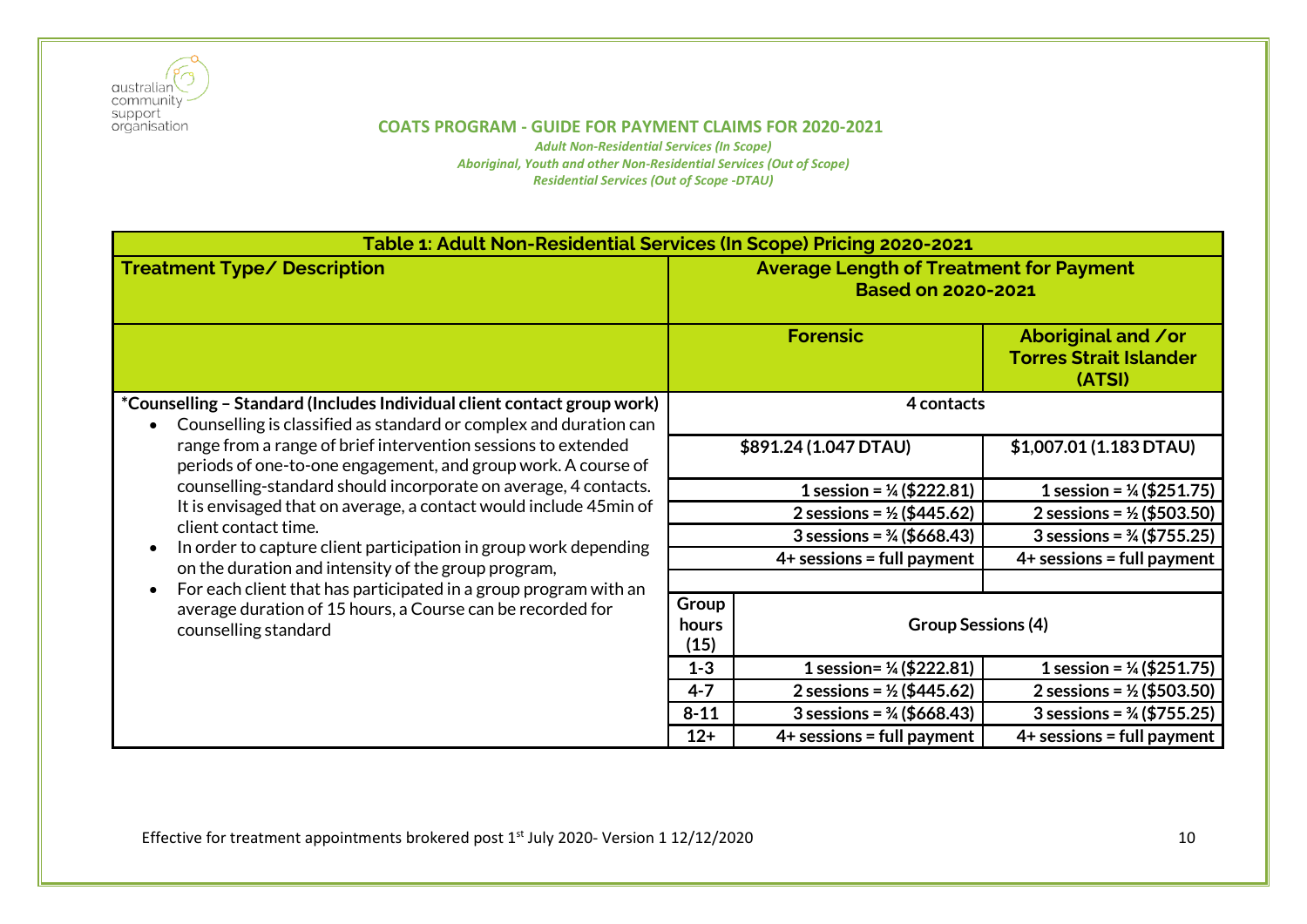

| Table 1: Adult Non-Residential Services (In Scope) Pricing 2020-2021                                                                                                                          |                                                                             |                                                                   |  |
|-----------------------------------------------------------------------------------------------------------------------------------------------------------------------------------------------|-----------------------------------------------------------------------------|-------------------------------------------------------------------|--|
| <b>Treatment Type/ Description</b>                                                                                                                                                            | <b>Average Length of Treatment for Payment</b><br><b>Based on 2020-2021</b> |                                                                   |  |
|                                                                                                                                                                                               | <b>Forensic</b>                                                             | <b>Aboriginal and /or Torres</b><br><b>Strait Islander (ATSI)</b> |  |
| *Withdrawal - Non-Residential (Standard)                                                                                                                                                      | 4 contacts                                                                  |                                                                   |  |
| It is envisaged that on average, a contact would include 45 min of client                                                                                                                     | \$830.80 (0.976 DTAU                                                        | \$939.76 (1.104 DTAU)                                             |  |
| contact time. To allow flexibility, there is no time limit on the duration of a                                                                                                               | 1 session = $\frac{1}{4}$ (\$207.70)                                        | 1 session = $\frac{1}{4}$ (\$234.94)                              |  |
| course of non-residential withdrawal.<br>Please note a contact can be recorded for significant care and recovery<br>coordination activity, e.g. co-ordination with GP or hospital.            | 2 sessions = $\frac{1}{2}$ (\$415.40)                                       | 2 sessions = $\frac{1}{2}$ (\$469.88)                             |  |
|                                                                                                                                                                                               | 3 sessions = $\frac{3}{4}$ (\$623.10)                                       | 3 sessions = $\frac{3}{4}$ (\$704.82)                             |  |
|                                                                                                                                                                                               | $4+$ sessions = full payment                                                | $4+$ sessions = full payment                                      |  |
| *Withdrawal - Non-Residential (Complex                                                                                                                                                        | 10 contacts                                                                 |                                                                   |  |
| It is envisaged that on average, a contact would include 45min of<br>client contact time.<br>To allow flexibility, there is no time limit on the duration of a course                         | \$2,079.55 (2.443 DTAU)                                                     | \$2,350.25 (2.761 DTAU)                                           |  |
| of non-residential withdrawal as per departmental guidelines                                                                                                                                  | 1-3 sessions = $\frac{1}{4}$ (\$519.89)                                     | 1-3 sessions = $\frac{1}{4}$ (\$587.56)                           |  |
| clients identified at tier 5 may be considered for referral to                                                                                                                                | 4-5 sessions = $\frac{1}{2}$ (\$1,039.78)                                   | 4-5 sessions = $\frac{1}{2}$ (\$1,175.12)                         |  |
| complex withdrawal or<br>complex counselling treatment types.<br>Please note a contact can be recorded for significant care and<br>recovery activity, e.g. co-ordination with GP or hospital. | 6-8 sessions = $\frac{3}{4}$ (\$1,559.67)                                   | 6-8 sessions = $\frac{3}{4}$ (\$1,762.68)                         |  |
|                                                                                                                                                                                               | $9+$ sessions = full payment                                                | $9+$ sessions = full payment                                      |  |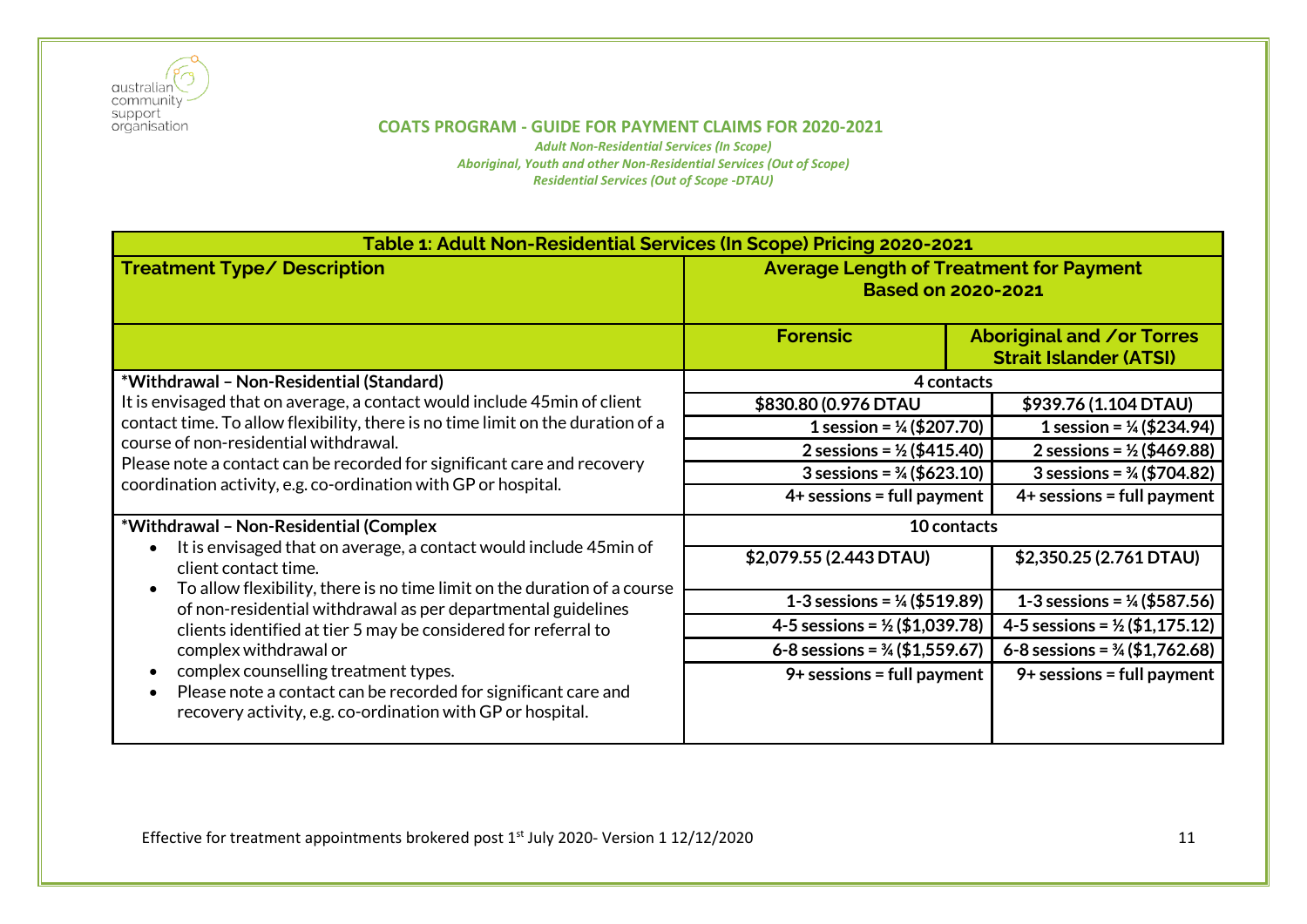

| Table 1: Adult Non-Residential Services (In Scope) Pricing 2020-2021                                                                        |                                                                             |                                                                   |  |
|---------------------------------------------------------------------------------------------------------------------------------------------|-----------------------------------------------------------------------------|-------------------------------------------------------------------|--|
| <b>Treatment Type/ Description</b>                                                                                                          | <b>Average Length of Treatment for Payment</b><br><b>Based on 2020-2021</b> |                                                                   |  |
|                                                                                                                                             | <b>Forensic</b>                                                             | <b>Aboriginal and /or Torres</b><br><b>Strait Islander (ATSI)</b> |  |
| <b>Therapeutic Day Program (Limited Providers)</b><br>Therapeutic day rehabilitation provides clients with the support they need            | 150-180 hours                                                               |                                                                   |  |
| to address their drug use, while maintaining vital links with their work,<br>home and family.                                               | \$10,768.06 (12.650 DTAU)                                                   | \$12,172.59 (14.300 DTAU)                                         |  |
|                                                                                                                                             | 1-45 hours = $\frac{1}{4}$ (\$2,692.01)                                     | 1-45 hours = $\frac{1}{4}$ (\$3,043.15)                           |  |
|                                                                                                                                             | 46-90 hours = $\frac{1}{2}$ (\$5,384.03)                                    | 46-90 hours = $\frac{1}{2}$ (\$6,086.29)                          |  |
|                                                                                                                                             | 91-135 hours = $\frac{3}{4}$ (\$8,076.04)                                   | 91-135 hours = $\frac{3}{4}$ (\$9,129.44)                         |  |
|                                                                                                                                             | 136-180 hours = full payment                                                | 136-180 hours = full payment                                      |  |
| <b>Choices Education Group (Limited Providers)</b>                                                                                          | 3 hours                                                                     |                                                                   |  |
| 'Choices' is a group education program designed to help low risk offenders<br>identify and address the harms associated with their AOD use. | \$723.55 (0.850 DTAU)                                                       | \$723.55 (0.850 DTAU)                                             |  |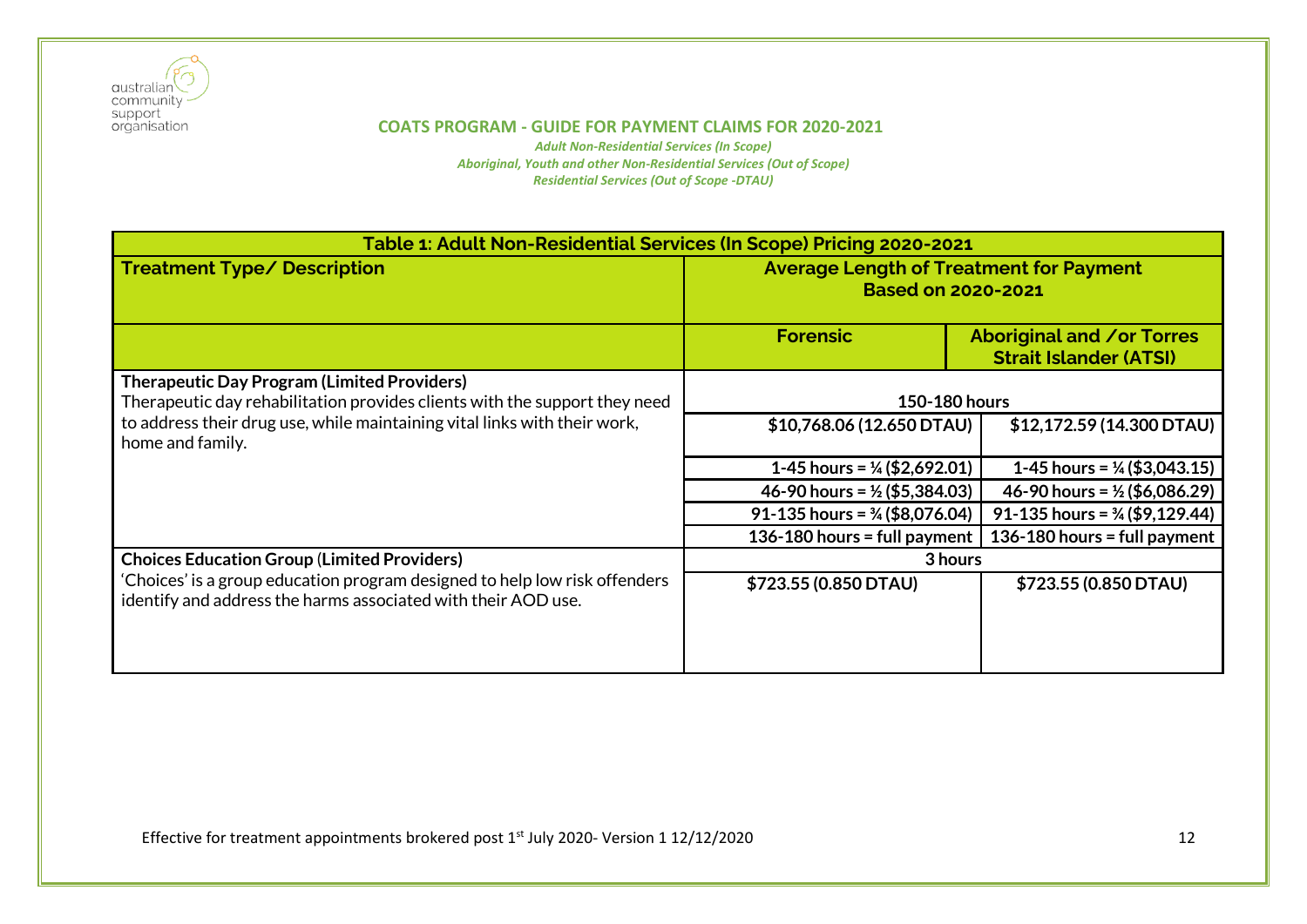

| Table 1: Adult Non-Residential Services (In Scope) Pricing 2020-2021                                                                                                                                                                                                                                                                                                                    |                                                                             |                                                                   |  |
|-----------------------------------------------------------------------------------------------------------------------------------------------------------------------------------------------------------------------------------------------------------------------------------------------------------------------------------------------------------------------------------------|-----------------------------------------------------------------------------|-------------------------------------------------------------------|--|
| <b>Treatment Type/Description</b>                                                                                                                                                                                                                                                                                                                                                       | <b>Average Length of Treatment for Payment</b><br><b>Based on 2020-2021</b> |                                                                   |  |
|                                                                                                                                                                                                                                                                                                                                                                                         | <b>Forensic</b>                                                             | <b>Aboriginal and /or Torres Strait</b><br><b>Islander (ATSI)</b> |  |
| <b>Choices-Individual (Limited Providers)</b><br>Choices-Individual stream is a 1:1 variant of the Choices Group Program.<br>The individual stream is designed to cater for clients in regional/remote<br>locations as well as those not suited to group delivery.                                                                                                                      | 1 Session                                                                   |                                                                   |  |
|                                                                                                                                                                                                                                                                                                                                                                                         | \$400.08 (0.470 DTAU)                                                       | \$400.08 (0.470 DTAU)                                             |  |
|                                                                                                                                                                                                                                                                                                                                                                                         |                                                                             |                                                                   |  |
| *For the purposes of recording counselling, withdrawal treatment and CRC, an event refers to direct contact with the client including face to face,<br>phone-based, family meeting or a care coordination meeting where the client is included. It does not include meetings without the client or carer<br>present, they are considered indirect and not counted toward client contact |                                                                             |                                                                   |  |
| *CRC cannot be claimed if no direct client contact was made regarding treatment, eg phone call to schedule an appointment but no treatment was<br>discussed, or clinician leaving numerous messages, but client never made contact, did not pick up calls or return voicemails                                                                                                          |                                                                             |                                                                   |  |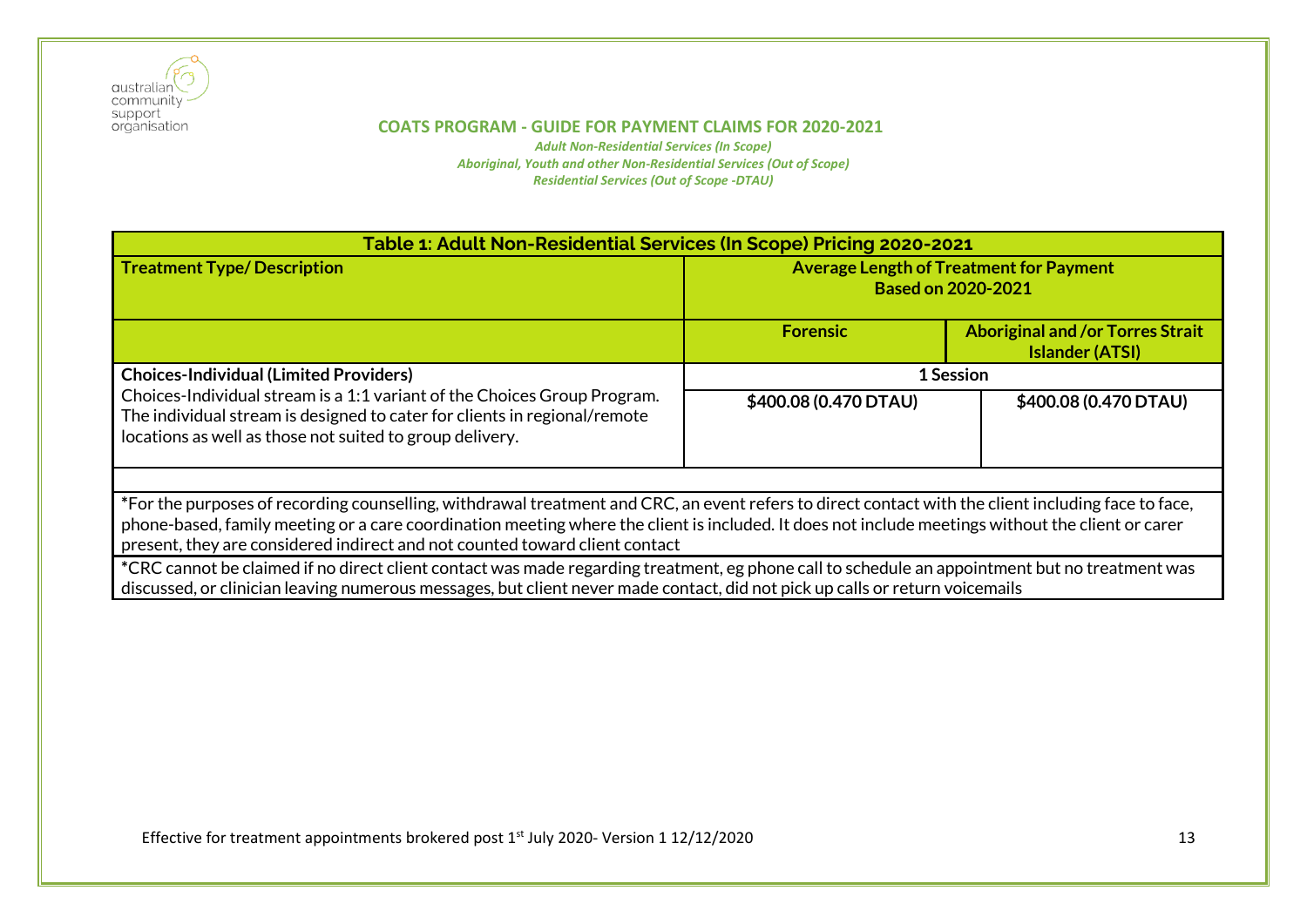

#### **COATS PROGRAM - GUIDE FOR PAYMENT CLAIMS FOR 2020-2021** *Adult Non-Residential Services (In Scope)*

*Aboriginal, Youth and other Non-Residential Services (Out of Scope) Residential Services (Out of Scope -DTAU)*

## <span id="page-13-0"></span>**Out of Scope Treatment Types and Payment Claim**

| Table 2: Aboriginal, Youth and other Non-Residential Services (Out of Scope) Pricing 2020-2021                                                                                                                                                                                                                                                                                                                                                                             |                                                                                                                                                        |            |  |
|----------------------------------------------------------------------------------------------------------------------------------------------------------------------------------------------------------------------------------------------------------------------------------------------------------------------------------------------------------------------------------------------------------------------------------------------------------------------------|--------------------------------------------------------------------------------------------------------------------------------------------------------|------------|--|
| <b>Treatment Type/Description</b>                                                                                                                                                                                                                                                                                                                                                                                                                                          | <b>Average Length of Treatment for</b><br><b>Payment</b><br><b>Based on 2020-2021</b>                                                                  |            |  |
| D&A Assessments (Youth & KADW services)<br>Drug and Alcohol assessment undertaken by Youth agencies to determine treatment<br>requirements for clients.<br>Note: D & A assessments are now costed to pre-payments or retainers where they exist,<br>and not to fee for service.                                                                                                                                                                                            | <b>1 Assessment Appointment =</b><br>\$150(inclusive of no shows)<br>Missed appointments=\$50.00 each<br>(Maximum of 3 non-attendance payable)         |            |  |
|                                                                                                                                                                                                                                                                                                                                                                                                                                                                            |                                                                                                                                                        |            |  |
| <b>DDAL</b> Intervention<br>Catchment based intake services are required to accept DDAL referrals and provide screening<br>and brief interventions to DDAL clients. Treatment beyond DDAL intervention should be<br>referred via existing intake pathways to Catchment-based assessment services for<br>comprehensive assessment and treatment planning. A DDAL Intervention should consist of a<br>single session incorporating screening, intake and brief intervention. | 1 Session Required (If delivered over<br>multiple sessions, the single price is still<br>applied)<br>\$400.08 (this price is inclusive of no<br>shows) |            |  |
|                                                                                                                                                                                                                                                                                                                                                                                                                                                                            |                                                                                                                                                        |            |  |
| <b>Youth Outreach</b>                                                                                                                                                                                                                                                                                                                                                                                                                                                      | 7 sessions (inclusive of 3 no shows)                                                                                                                   |            |  |
| An outreach service provides assessment, support and on-going case coordination to                                                                                                                                                                                                                                                                                                                                                                                         | $1/4$ (1-2 sessions)                                                                                                                                   | \$479.15   |  |
| young people with alcohol and other drug problems, in their own environment. The                                                                                                                                                                                                                                                                                                                                                                                           | $1/2$ (3-4 sessions)                                                                                                                                   | \$958.29   |  |
| service also supports generalist agencies that work with young people, through                                                                                                                                                                                                                                                                                                                                                                                             | 3/4 (5-6 sessions)                                                                                                                                     | \$1,437.44 |  |
| information, education and training.                                                                                                                                                                                                                                                                                                                                                                                                                                       | Full Payment (7+)                                                                                                                                      | \$1,916.58 |  |
|                                                                                                                                                                                                                                                                                                                                                                                                                                                                            |                                                                                                                                                        |            |  |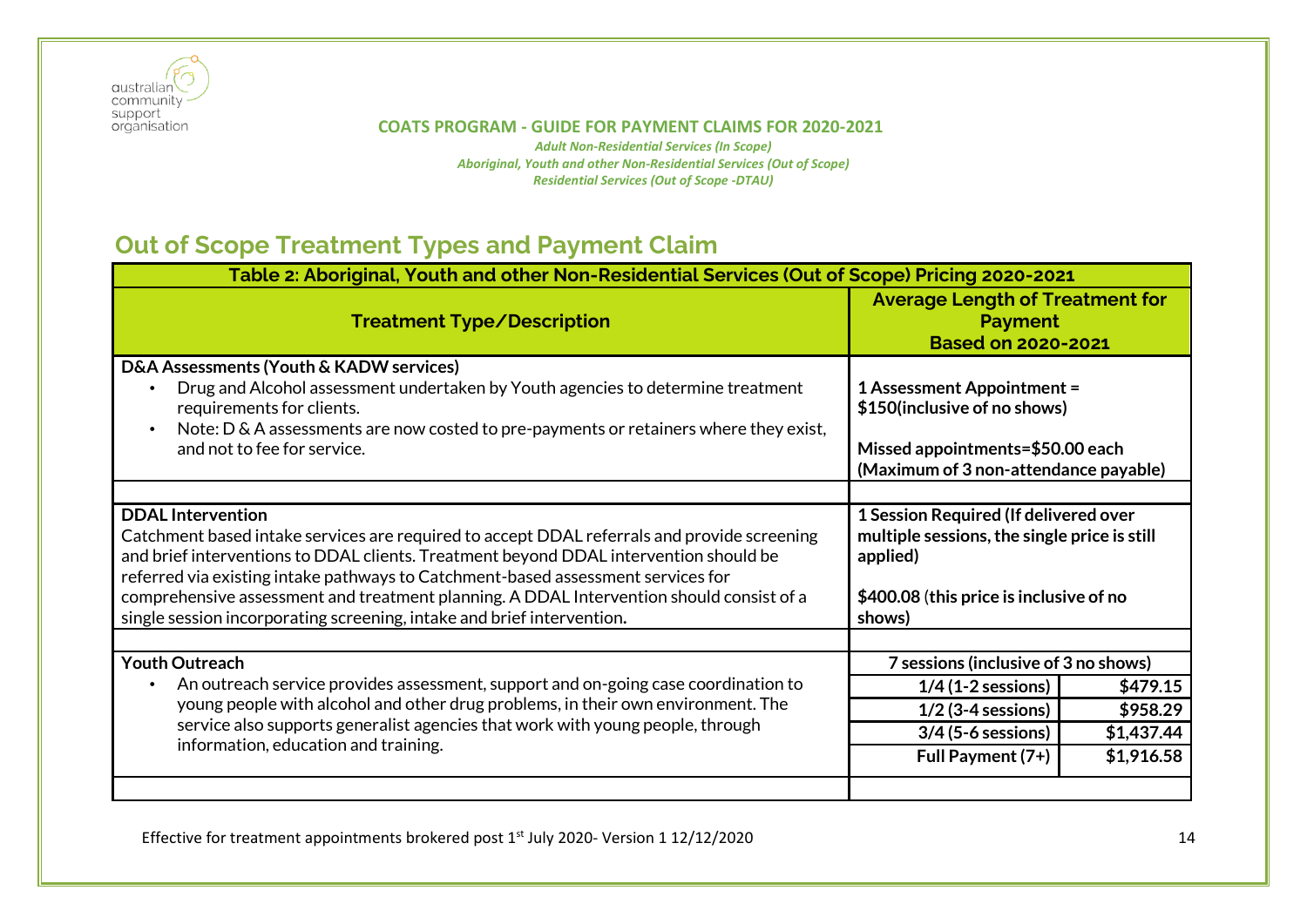

*Adult Non-Residential Services (In Scope) Aboriginal, Youth and other Non-Residential Services (Out of Scope) Residential Services (Out of Scope -DTAU)*

| Table 2: Aboriginal, Youth and other Non-Residential Services (Out of Scope) Pricing 2020-2021                                                                                                                                                                                                                                                                                                                                                                                  |                                                                                       |            |  |  |
|---------------------------------------------------------------------------------------------------------------------------------------------------------------------------------------------------------------------------------------------------------------------------------------------------------------------------------------------------------------------------------------------------------------------------------------------------------------------------------|---------------------------------------------------------------------------------------|------------|--|--|
| <b>Treatment Type/Description</b>                                                                                                                                                                                                                                                                                                                                                                                                                                               | <b>Average Length of Treatment for</b><br><b>Payment</b><br><b>Based on 2020-2021</b> |            |  |  |
| Koori Community Alcohol and Other Drug Work (KADW)                                                                                                                                                                                                                                                                                                                                                                                                                              | 7 sessions (inclusive of 3 no shows)                                                  |            |  |  |
| The Koori Community Alcohol and other Drug Worker undertakes several program development                                                                                                                                                                                                                                                                                                                                                                                        |                                                                                       |            |  |  |
| activities based on a harm minimisation approach, including health promotion, information                                                                                                                                                                                                                                                                                                                                                                                       | $1/4$ (1-2 sessions)                                                                  | \$541.62   |  |  |
| provision, education activities, development and maintenance of community linkages, referrals,                                                                                                                                                                                                                                                                                                                                                                                  | $1/2$ (3-4 sessions)                                                                  | \$1,083.24 |  |  |
| counselling interventions, the provision of advice to generalist services, liaising with relevant<br>programs and fulfilling an advocacy role on behalf of the service user.                                                                                                                                                                                                                                                                                                    | $3/4$ (5-6 sessions)                                                                  | \$1,624.86 |  |  |
|                                                                                                                                                                                                                                                                                                                                                                                                                                                                                 | <b>Full Payment (7+sessions)</b>                                                      | \$2,166.48 |  |  |
|                                                                                                                                                                                                                                                                                                                                                                                                                                                                                 |                                                                                       |            |  |  |
| Home Based Withdrawal-Youth                                                                                                                                                                                                                                                                                                                                                                                                                                                     | 6 sessions within 34 days                                                             |            |  |  |
| Home based withdrawal services are provided in cases where the withdrawal syndrome is of mild<br>to moderate severity and the client can be supported by a family member or friend at home. This<br>service may be provided following a short hospital admission, or as the complete treatment if no<br>hospital admission is required. An experienced nurse in conjunction with a medical practitioner,<br>preferably the client's general practitioner, provides the service. | $1/4$ (1-2 sessions)                                                                  | \$490.98   |  |  |
|                                                                                                                                                                                                                                                                                                                                                                                                                                                                                 | $1/2$ (3 sessions)                                                                    | \$981.96   |  |  |
|                                                                                                                                                                                                                                                                                                                                                                                                                                                                                 | $3/4$ (4-5 sessions)                                                                  | \$1,472.94 |  |  |
|                                                                                                                                                                                                                                                                                                                                                                                                                                                                                 | <b>Full Payment (6+sessions)</b>                                                      | \$1,963.92 |  |  |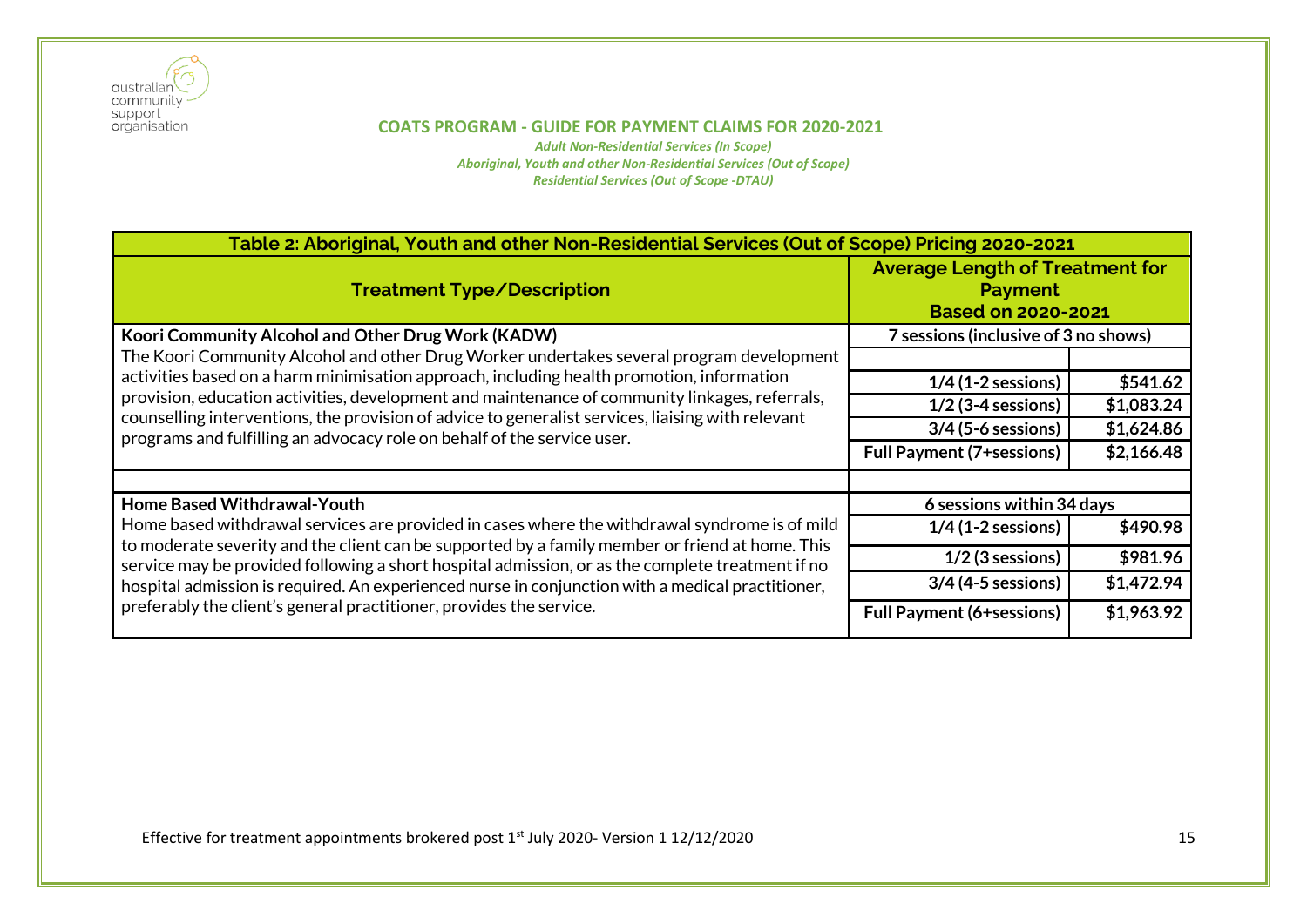

| Table 2: Aboriginal, Youth and other Non-Residential Services (Out of Scope) Pricing 2020-2021                                                                                                                                                                                                                                           |                                                                                       |            |  |  |
|------------------------------------------------------------------------------------------------------------------------------------------------------------------------------------------------------------------------------------------------------------------------------------------------------------------------------------------|---------------------------------------------------------------------------------------|------------|--|--|
| <b>Treatment Type/Description</b>                                                                                                                                                                                                                                                                                                        | <b>Average Length of Treatment for</b><br><b>Payment</b><br><b>Based on 2020-2021</b> |            |  |  |
| <b>Specialist Pharmacotherapy Service</b>                                                                                                                                                                                                                                                                                                | 12 days                                                                               |            |  |  |
| Pharmacotherapy treatment for opioid dependence has been well proven in clinical trials                                                                                                                                                                                                                                                  | $1/4$ (1-3 days)                                                                      | \$876.95   |  |  |
| demonstrating improvements in health, social and occupational functioning across a wide range                                                                                                                                                                                                                                            | $1/2$ (4-6 days)                                                                      | \$1,753.89 |  |  |
| of people.                                                                                                                                                                                                                                                                                                                               | $3/4$ (7-9 days)                                                                      | \$2,630.84 |  |  |
| While pharmacotherapy programs are generally administered through general medical<br>practitioners, the need for specialist pharmacotherapy services occurs where there are<br>associated complex medical, psychiatric or psychological problems. Specialist pharmacotherapy<br>services operate in association with a general hospital. | Full Payment (10-12 days)                                                             | \$3,507.78 |  |  |
| <b>Youth Supported Accommodation - (metro)</b>                                                                                                                                                                                                                                                                                           | 3-12 months                                                                           |            |  |  |
| Youth Supported Accommodation will provide a supportive environment to help clients achieve                                                                                                                                                                                                                                              | $1/4$ (1-23 days)                                                                     | \$1,609.56 |  |  |
| lasting change and assist their re-integration into community living. Supported accommodation                                                                                                                                                                                                                                            | $1/2$ (24-45 days)                                                                    | \$3,219.12 |  |  |
| services will be provided with a minimum of a day support worker, from a community-based                                                                                                                                                                                                                                                 | $3/4$ (46-69 days)                                                                    | \$4,828.68 |  |  |
| setting, usually with public housing.                                                                                                                                                                                                                                                                                                    | Full Payment (70+ days                                                                | \$6,438.24 |  |  |
|                                                                                                                                                                                                                                                                                                                                          | based on 90 day stay)                                                                 |            |  |  |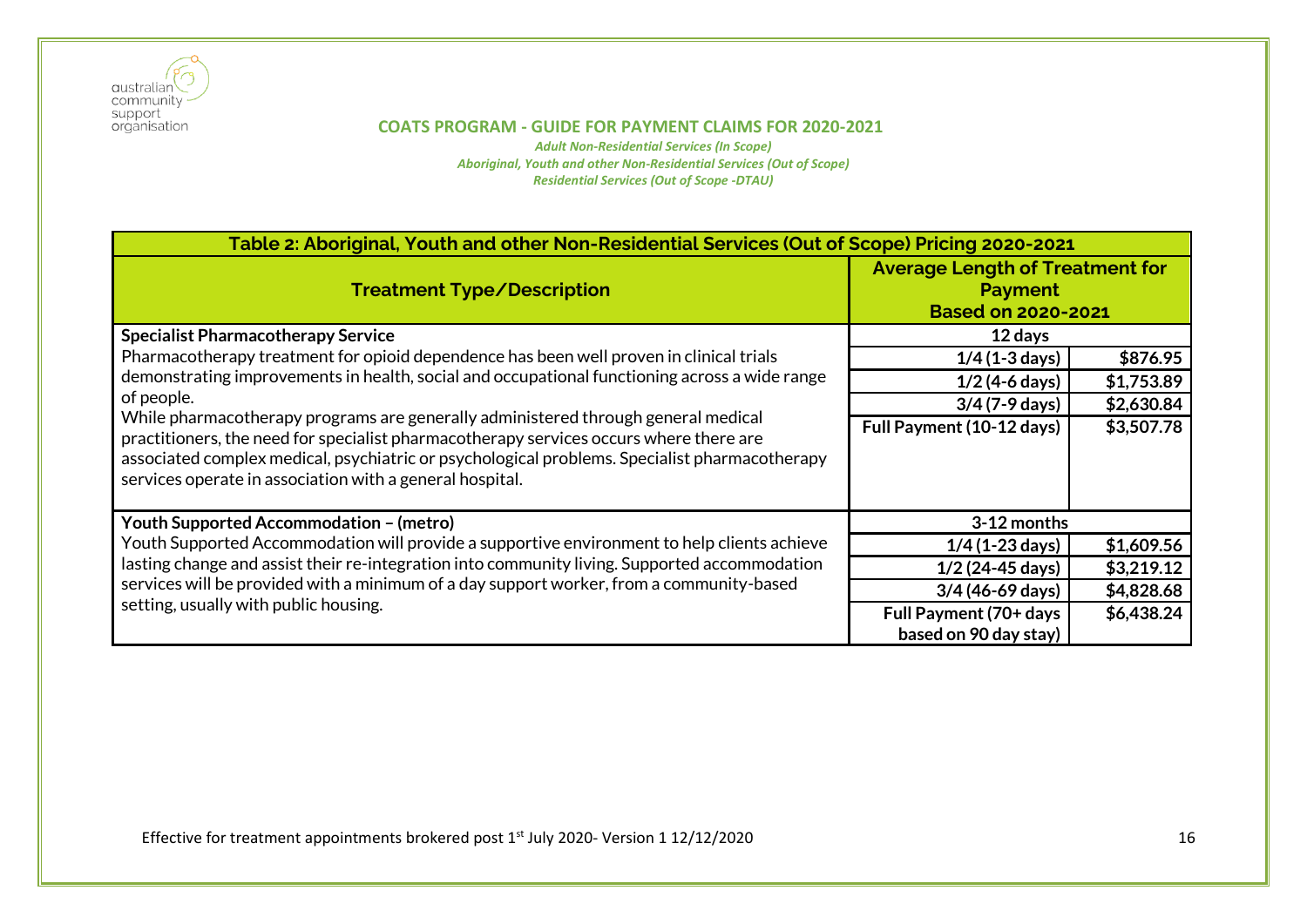

*Adult Non-Residential Services (In Scope) Aboriginal, Youth and other Non-Residential Services (Out of Scope) Residential Services (Out of Scope -DTAU)*

## <span id="page-16-0"></span>**Out of Scope – DTAU Treatment Types and Payment Claim**

| Table 3: Aboriginal, Residential and Youth Services (Out of Scope -DTAU) Pricing 2020-2021                                   |                                                                             |                                                                   |
|------------------------------------------------------------------------------------------------------------------------------|-----------------------------------------------------------------------------|-------------------------------------------------------------------|
| <b>Treatment Type/ Description</b>                                                                                           | <b>Average Length of Treatment for Payment</b><br><b>Based on 2020-2021</b> |                                                                   |
|                                                                                                                              | <b>Forensic</b>                                                             | <b>Aboriginal and /or Torres</b><br><b>Strait Islander (ATSI)</b> |
| Residential withdrawal general                                                                                               | Residential withdrawal general - standard: up to and including 10 days      |                                                                   |
| Residential withdrawal services provide alcohol and other drug<br>withdrawal through a community residential drug withdrawal | \$4,768.36 (5.602 DTAU)                                                     | \$5,390.32 (6.332 DTAU                                            |
| service or through hospital-based treatment. Community-based                                                                 | 1-2 days = $\frac{1}{4}$ (\$1,192.09)                                       | 1-2 days = $\frac{1}{4}$ (\$1,347.58)                             |
| residential drug withdrawal is provided to clients in a suburban                                                             | $3-4$ days = $\frac{1}{2}$ (\$2,384.18)                                     | $3-4$ days = $\frac{1}{2}$ (\$2,695.16)                           |
| setting located close to a public hospital. The treatment emphasis                                                           | 5-6 days = $\frac{3}{4}$ (\$3,576.27)                                       | 5-6 days = $\frac{3}{4}$ (\$4,042.74)                             |
| is on a short length of stay                                                                                                 | $7-10$ days = full payment                                                  | $7-10$ days = full payment                                        |
|                                                                                                                              | Residential withdrawal general - extended: 11 days and over                 |                                                                   |
|                                                                                                                              | \$8,583.18 (10.083 DTAU                                                     | \$9,702.32 (11.398 DTAU)                                          |
|                                                                                                                              | 11 days = $\frac{1}{4}$ (\$5,722.06)                                        | 11 days = $\frac{1}{4}$ (\$6,468.32)                              |
|                                                                                                                              | 12 days = $\frac{1}{2}$ (\$6,675.77)                                        | 12 days = $\frac{1}{2}$ (\$7,546.32)                              |
|                                                                                                                              | 13 days = $\frac{3}{4}$ (\$7,629.48)                                        | 13 days = $\frac{3}{4}$ (\$8,624.32)                              |
|                                                                                                                              | $14+$ days = full payment                                                   | $14+$ days = full payment                                         |
|                                                                                                                              |                                                                             |                                                                   |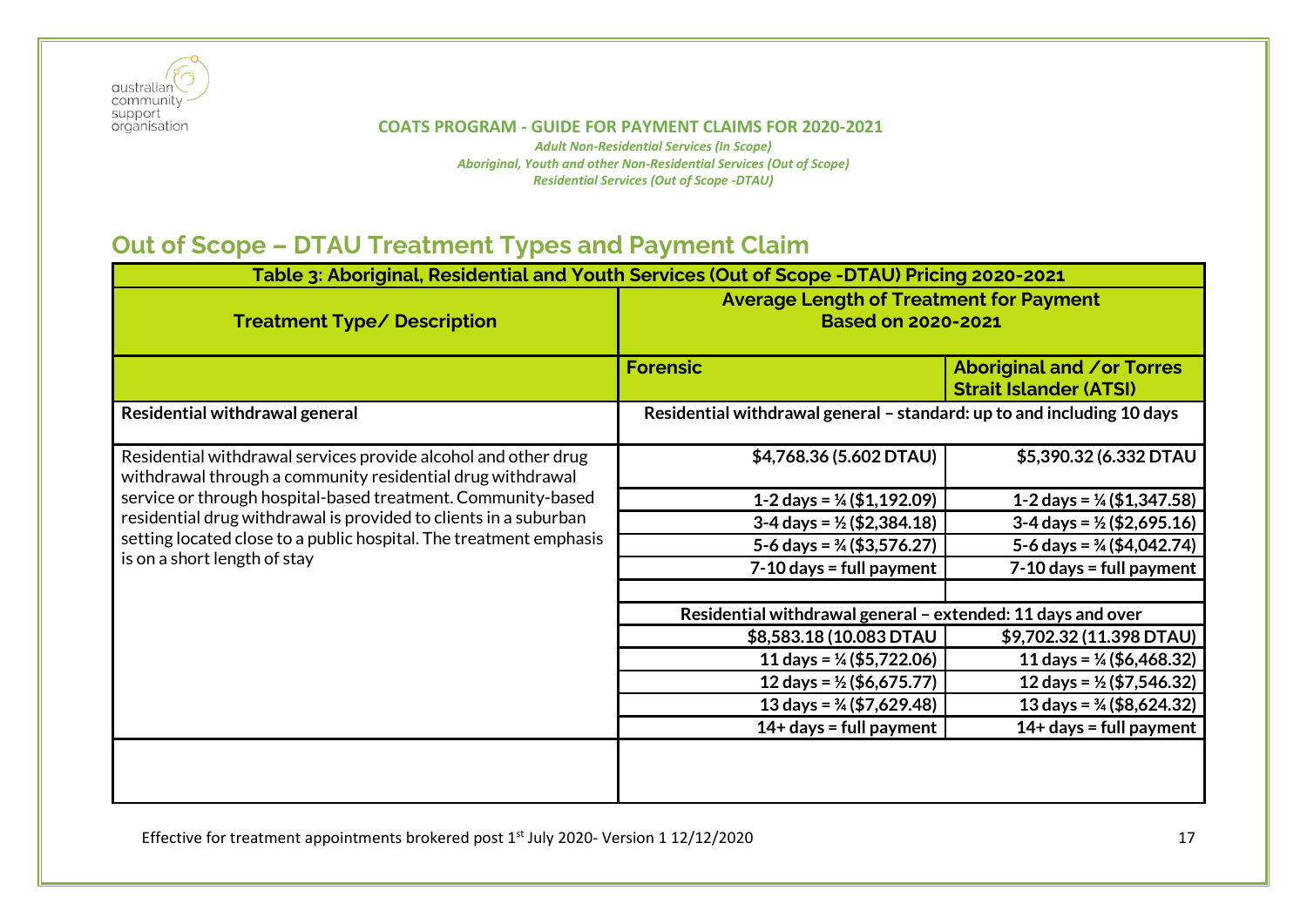

| Table 3: Aboriginal, Residential and Youth Services (Out of Scope -DTAU) Pricing 2020-2021                                                                           |                                                                             |                                                                   |
|----------------------------------------------------------------------------------------------------------------------------------------------------------------------|-----------------------------------------------------------------------------|-------------------------------------------------------------------|
| <b>Treatment Type/ Description</b>                                                                                                                                   | <b>Average Length of Treatment for Payment</b><br><b>Based on 2020-2021</b> |                                                                   |
|                                                                                                                                                                      | <b>Forensic</b>                                                             | <b>Aboriginal and /or Torres</b><br><b>Strait Islander (ATSI)</b> |
| <b>Residential withdrawal Youth</b><br>Youth residential withdrawal services provide short-term<br>intensive support, time out and drug withdrawal services to young | Youth-specific facility withdrawal – standard: up to and including 10 days  |                                                                   |
| people in a residential setting. This includes psychosocial, medical<br>and pharmacological support, treatment and intervention in a                                 | \$9,151.42 (10.751 DTAU)                                                    | \$10,345.08 (12.153 DTAU)                                         |
| safe, secure and drug-free environment on a 24-hour basis.                                                                                                           | 1-2 days = $\frac{1}{4}$ (\$2,287.85)                                       | 1-2 days = $\frac{1}{4}$ (\$2,586.27)                             |
|                                                                                                                                                                      | $3-4$ days = $\frac{1}{2}$ (\$4,575.71)                                     | $3-4$ days = $\frac{1}{2}$ (\$5,172.54)                           |
|                                                                                                                                                                      | 5-6 days = $\frac{3}{4}$ (\$6,863.56)                                       | 5-6 days = $\frac{3}{4}$ (\$7,758.81)                             |
|                                                                                                                                                                      | $7-10$ days = full payment                                                  | $7-10$ days = full payment                                        |
|                                                                                                                                                                      |                                                                             | Youth-specific facility withdrawal - extended: 11 days and over   |
|                                                                                                                                                                      | \$16,472.98 (19.352 DTAU)                                                   | \$18,621.63 (21.876 DTAU)                                         |
|                                                                                                                                                                      | 11 days = $\frac{1}{4}$ (\$10,981.81)                                       | 11 days = $\frac{1}{4}$ (\$12,414.22)                             |
|                                                                                                                                                                      | 12 days = $\frac{1}{2}$ (\$12,812.20)                                       | 12 days = $\frac{1}{2}$ (\$14,483.35)                             |
|                                                                                                                                                                      | 13 days = $\frac{3}{4}$ (\$14,642.59)                                       | 13 days = $\frac{3}{4}$ (\$16,552.49)                             |
|                                                                                                                                                                      | 14+ days = full payment                                                     | $14+$ days = full payment                                         |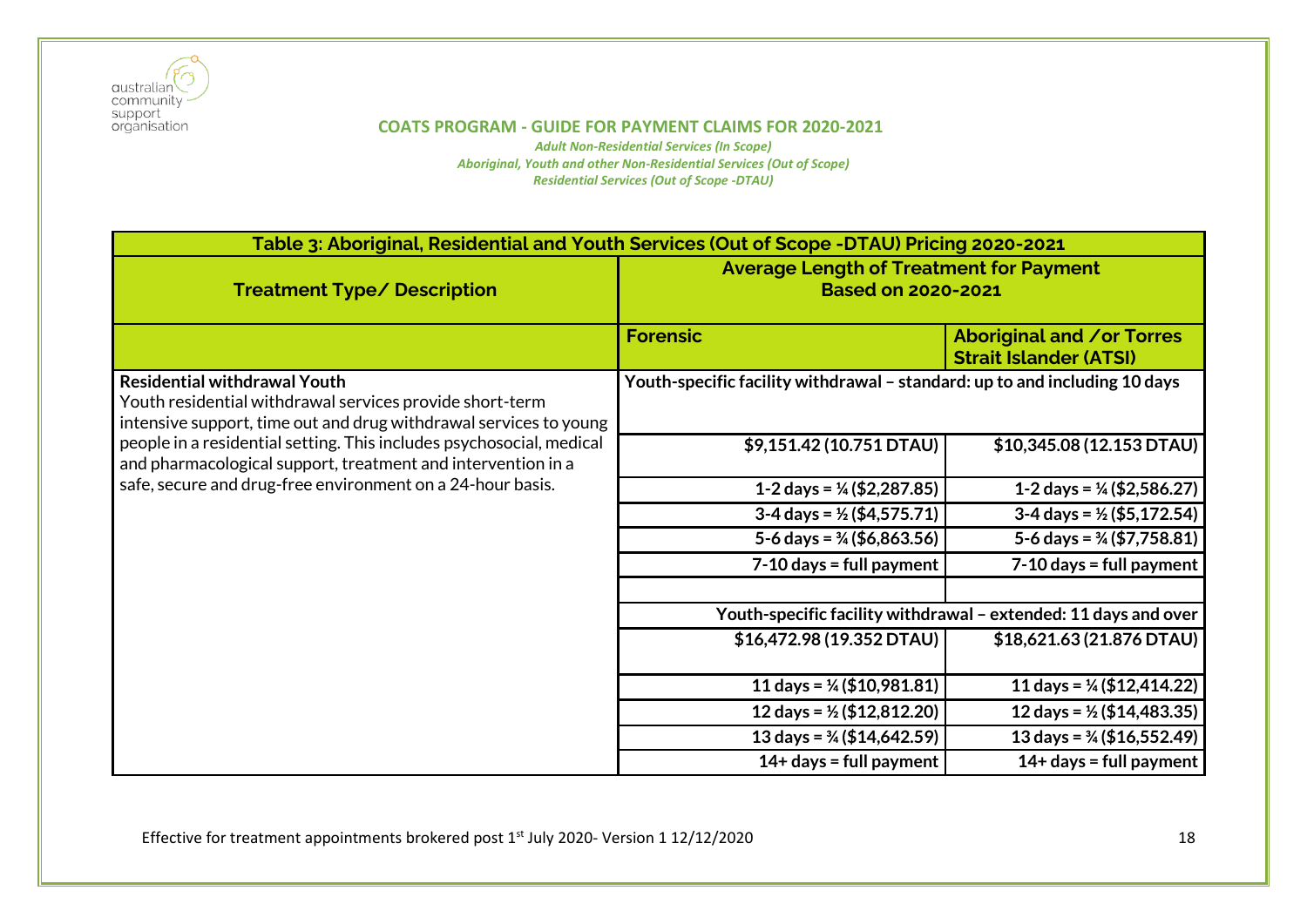

| Table 3: Aboriginal, Residential and Youth Services (Out of Scope -DTAU) Pricing 2020-2021                                                                                                                                                                                                                                                |                                                                                                                                               |                                                            |
|-------------------------------------------------------------------------------------------------------------------------------------------------------------------------------------------------------------------------------------------------------------------------------------------------------------------------------------------|-----------------------------------------------------------------------------------------------------------------------------------------------|------------------------------------------------------------|
| <b>Treatment Type/ Description</b>                                                                                                                                                                                                                                                                                                        | <b>Average Length of Treatment for Payment</b><br><b>Based on 2020-2021</b>                                                                   |                                                            |
|                                                                                                                                                                                                                                                                                                                                           | <b>Forensic</b>                                                                                                                               | Aboriginal and /or Torres<br><b>Strait Islander (ATSI)</b> |
| Pre-admission client engagement is treatment and preparation<br>delivered to clients prior to their entering a course of residential<br>care. Where clients do not attend any required sessions outlined<br>to constitute a payment for treatment post pre-admission, no<br>claim for payment can be made (pre-admission claimable only). | General and youth residential withdrawal: Pre-admission client<br>engagement: per treatment course                                            |                                                            |
|                                                                                                                                                                                                                                                                                                                                           | \$318.41                                                                                                                                      | \$359.22                                                   |
| Bridging support is regular contact aiming to support client<br>engagement, retention, motivation and stability after clients leave<br>their course of residential treatment.                                                                                                                                                             | General and youth Residential withdrawal: Bridging support<br>(Maximum payment claimable of 4 contacts post treatment)<br>\$89.37<br>\$100.45 |                                                            |
|                                                                                                                                                                                                                                                                                                                                           |                                                                                                                                               |                                                            |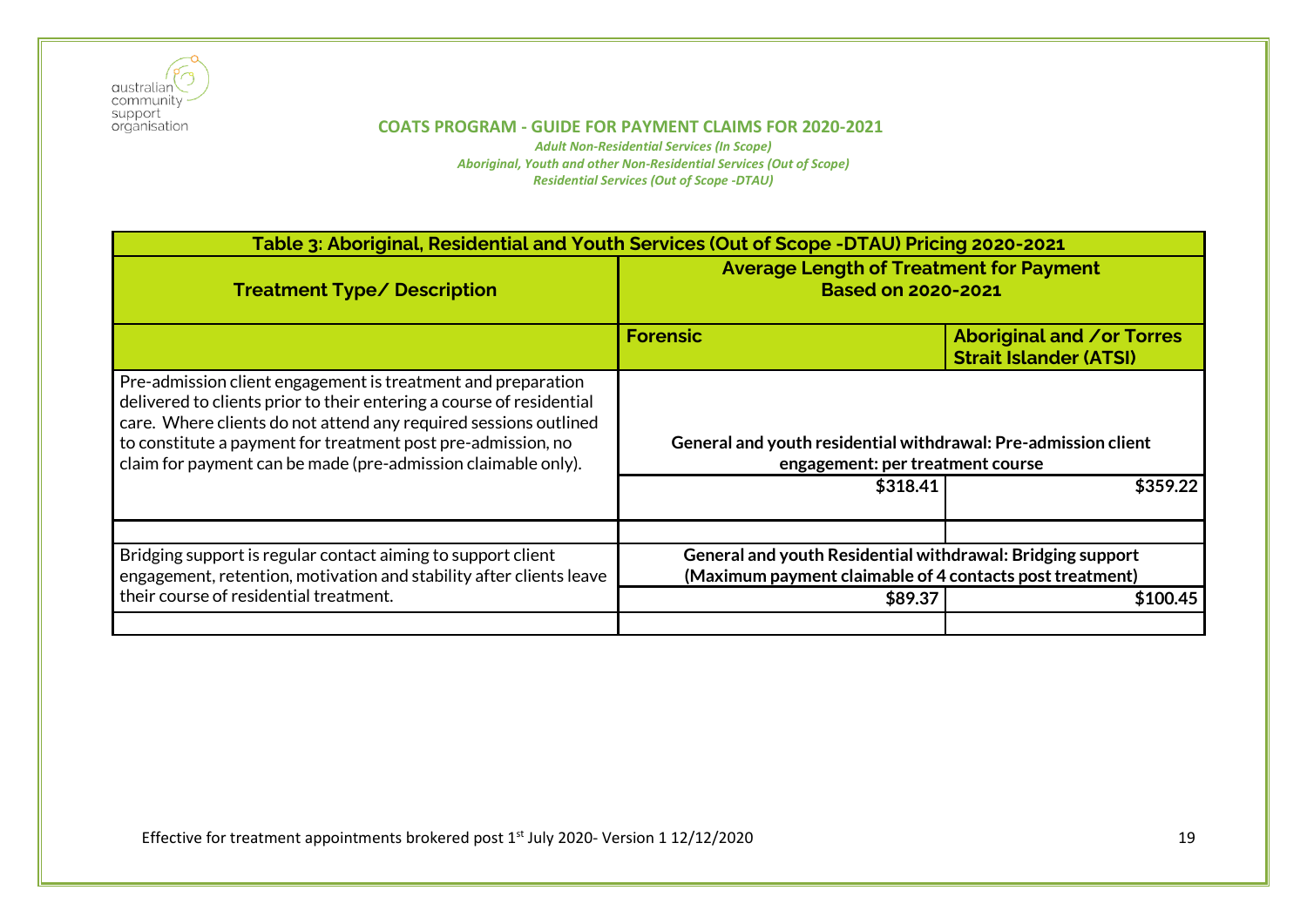

| Table 3: Aboriginal, Residential and Youth Services (Out of Scope -DTAU) Pricing 2020-2021                                          |                                                                             |                                                                   |
|-------------------------------------------------------------------------------------------------------------------------------------|-----------------------------------------------------------------------------|-------------------------------------------------------------------|
| <b>Treatment Type/ Description</b>                                                                                                  | <b>Average Length of Treatment for Payment</b><br><b>Based on 2020-2021</b> |                                                                   |
|                                                                                                                                     | <b>Forensic</b>                                                             | <b>Aboriginal and /or Torres</b><br><b>Strait Islander (ATSI)</b> |
| Residential rehabilitation general                                                                                                  | Residential rehabilitation general - standard: up to and including 160 days |                                                                   |
| Residential rehabilitation services provide intensive interventions<br>that address the psychosocial causes of drug dependence in s | \$13,196.30 (15.503 DTAU)                                                   | \$14,917.56 (17.525 DTAU)                                         |
| structured residential setting. Residential services are staffed 24-                                                                | 1-17 days = $\frac{1}{4}$ (\$3,299.07)                                      | 1-17 days = $\frac{1}{4}$ (\$3,729.39)                            |
| hours and include a range of interventions that aim for lasting<br>change and to assist with re-integration into community living   | 18-34 days = $\frac{1}{2}$ (\$6,598.15)                                     | 18-34 days = $\frac{1}{2}$ (\$7,458.78)                           |
|                                                                                                                                     | $35-50$ days = $\frac{3}{4}$ (\$9,897.22)                                   | $35-50$ days = $\frac{3}{4}$ (\$11,188.17)                        |
|                                                                                                                                     | $51-160$ days = full payment                                                | $51-160$ days = full payment                                      |
|                                                                                                                                     |                                                                             |                                                                   |
|                                                                                                                                     | Residential rehabilitation general - extended: 161 days and over            |                                                                   |
|                                                                                                                                     | \$52,527.18 (61.707 DTAU)                                                   | \$59,378.56 (69.756 DTAU)                                         |
|                                                                                                                                     | 161-187 days = $\frac{1}{4}$ (\$23,029.02)                                  | 161-187 days = $\frac{1}{4}$ (\$26,032.81)                        |
|                                                                                                                                     | 188-214 days = $\frac{1}{2}$ (\$32,861.74)                                  | 188-214 days = $\frac{1}{2}$ (\$37,148.06)                        |
|                                                                                                                                     | 215-240 days = $\frac{3}{4}$ (\$42,694.46)                                  | 215-240 days = $\frac{3}{4}$ (\$48,263.31)                        |
|                                                                                                                                     | $241+ days = full payment$                                                  | $241+ days = full payment$                                        |
|                                                                                                                                     |                                                                             |                                                                   |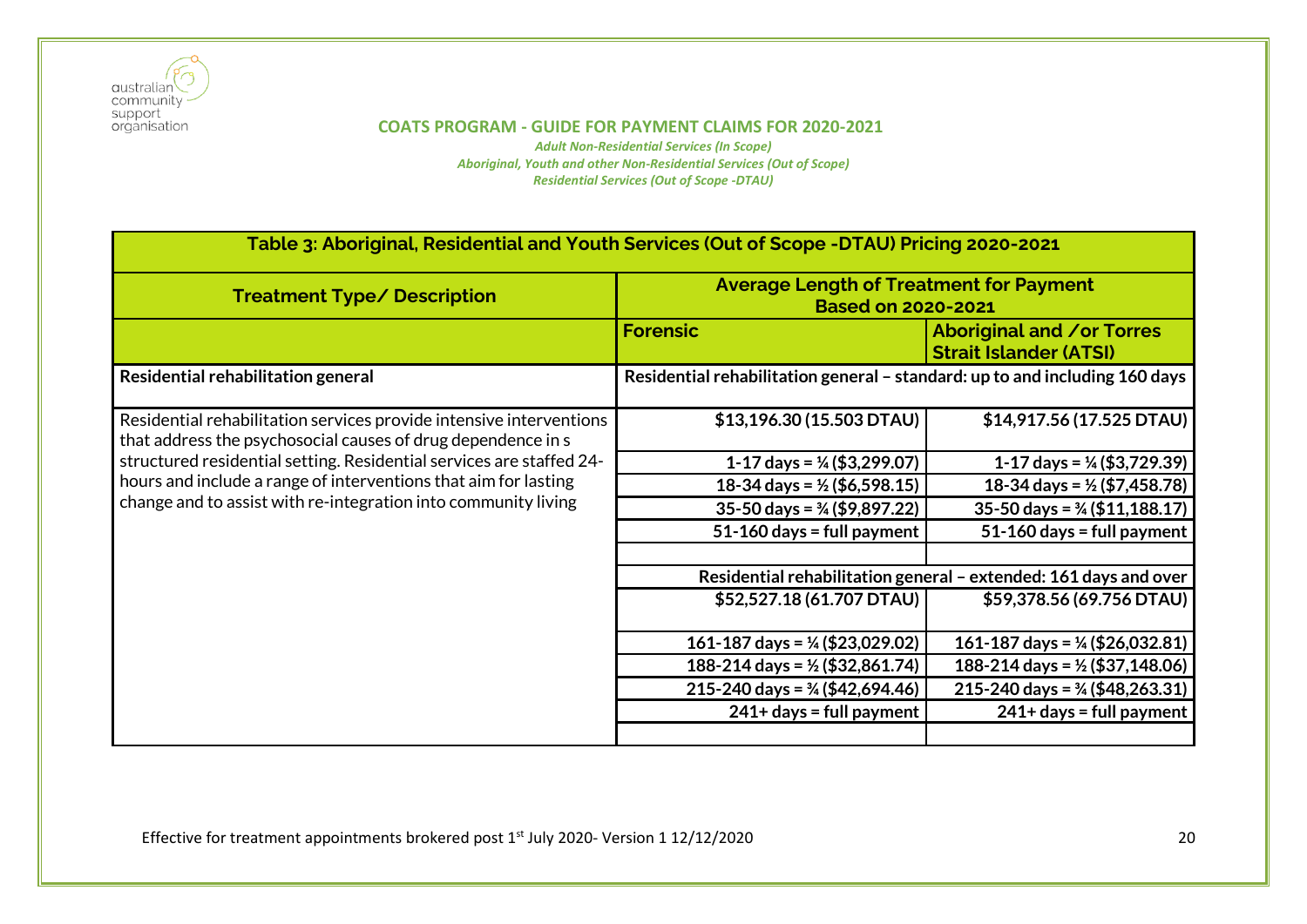

*Adult Non-Residential Services (In Scope) Aboriginal, Youth and other Non-Residential Services (Out of Scope) Residential Services (Out of Scope -DTAU)*

| Table 3: Aboriginal, Residential and Youth Services (Out of Scope -DTAU) Pricing 2020-2021                                                     |                                                                             |                                                            |
|------------------------------------------------------------------------------------------------------------------------------------------------|-----------------------------------------------------------------------------|------------------------------------------------------------|
| <b>Treatment Type/ Description</b>                                                                                                             | <b>Average Length of Treatment for Payment</b><br><b>Based on 2020-2021</b> |                                                            |
|                                                                                                                                                | <b>Forensic</b>                                                             | Aboriginal and /or Torres<br><b>Strait Islander (ATSI)</b> |
|                                                                                                                                                | Dual Diagnosis residential rehabilitation: Approximately 90 days            |                                                            |
|                                                                                                                                                | \$62,232.17 (73.109 DTAU)                                                   | \$70,349.41 (82.644DTAU)                                   |
|                                                                                                                                                | 1-21 days = $\frac{1}{4}$ (\$15,558.04)                                     | 1-21 days = $\frac{1}{4}$ (\$17,587.35)                    |
|                                                                                                                                                | 22-42 days = $\frac{1}{2}$ (\$31,116.09)                                    | 22-42 days = $\frac{1}{2}$ (\$35,174.71)                   |
|                                                                                                                                                | 43-63 days = $\frac{3}{4}$ (\$46,674.13)                                    | 43-63 days = $\frac{3}{4}$ (\$52,762.06)                   |
|                                                                                                                                                | $64-90$ days = full payment                                                 | $64-90$ days = full payment                                |
| Residential rehabilitation general                                                                                                             | Family beds program - standard: up to and including 160 days                |                                                            |
| Residential rehabilitation services provide intensive interventions that<br>address the psychosocial causes of drug dependence in s structured | \$27,285.83 (32.055 DTAU)                                                   | \$30,844.86 (36.236 DTAU)                                  |
| residential setting. Residential services are staffed 24-hours and                                                                             | 1-17 days = $\frac{1}{4}$ (\$6,821.46)                                      | 1-17 days = $\frac{1}{4}$ (\$7,711.21)                     |
| include a range of interventions that aim for lasting change and to                                                                            | 18-34 days = $\frac{1}{2}$ (\$13,642.92)                                    | 18-34 days = $\frac{1}{2}$ (\$14,874.55)                   |
| assist with re-integration into community living                                                                                               | $35-50$ days = $\frac{3}{4}$ (\$20,464.38)                                  | $35-50$ days = $\frac{3}{4}$ (\$23,133.64)                 |
|                                                                                                                                                | 51-160 days = full payment                                                  | 51-160 days = full payment                                 |
|                                                                                                                                                |                                                                             |                                                            |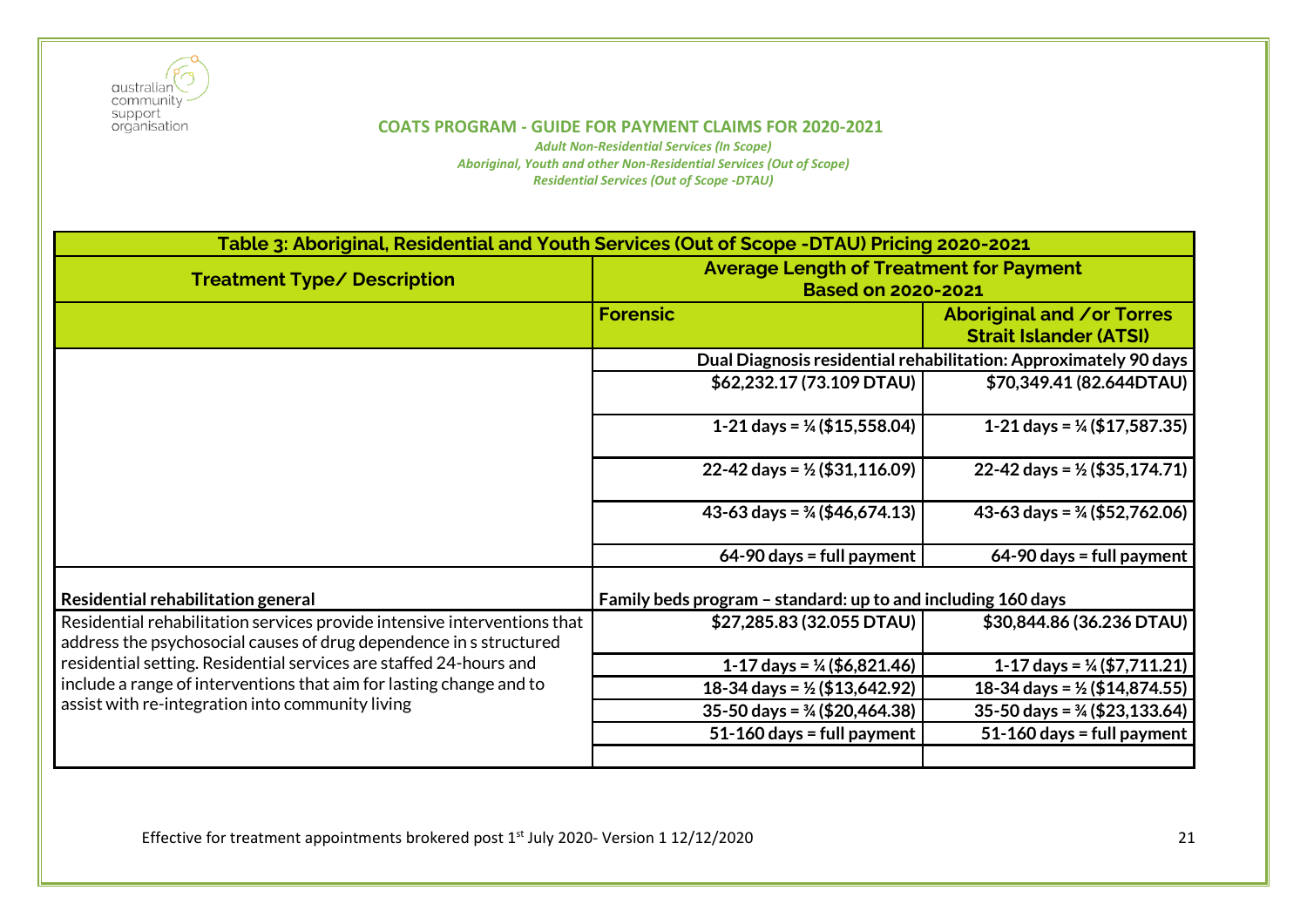

| Table 3: Aboriginal, Residential and Youth Services (Out of Scope -DTAU) Pricing 2020-2021 |                                                                              |                                                                   |
|--------------------------------------------------------------------------------------------|------------------------------------------------------------------------------|-------------------------------------------------------------------|
| <b>Treatment Type/ Description</b>                                                         | <b>Average Length of Treatment for Payment</b><br><b>Based on 2020-2021</b>  |                                                                   |
|                                                                                            | <b>Forensic</b>                                                              | <b>Aboriginal and /or Torres</b><br><b>Strait Islander (ATSI)</b> |
|                                                                                            | Family beds program - extended: 161 days and over                            |                                                                   |
|                                                                                            | \$108,609.84 (127.592 DTAU)                                                  | \$122,776.34 (144.234 DTAU)                                       |
|                                                                                            | 161-187 days = $\frac{1}{4}$ (\$47,616.84)                                   | 161-187 days = $\frac{1}{4}$ (\$53,827.73)                        |
|                                                                                            | 188-214 days = $\frac{1}{2}$ (\$67,947.84)                                   | 188-214 days = $\frac{1}{2}$ (\$76,810.60)                        |
|                                                                                            | 215-240 days = $\frac{3}{4}$ (\$88,278.84)                                   | 215-240 days = $\frac{3}{4}$ (\$99,793.47)                        |
|                                                                                            | $241+$ days = full payment                                                   | $241+$ days = full payment                                        |
|                                                                                            |                                                                              |                                                                   |
|                                                                                            | General, youth and Aboriginal Residential rehabilitation -Pre-admission      |                                                                   |
|                                                                                            | client engagement: Per course                                                |                                                                   |
|                                                                                            | \$953.92                                                                     | \$1,078.35                                                        |
|                                                                                            |                                                                              |                                                                   |
|                                                                                            | General, youth and Aboriginal Residential rehabilitation - Bridging support: |                                                                   |
|                                                                                            | Per contact (Maximum payment claimable of 4 contacts post treatment)         |                                                                   |
|                                                                                            | \$89.37                                                                      | \$100.45                                                          |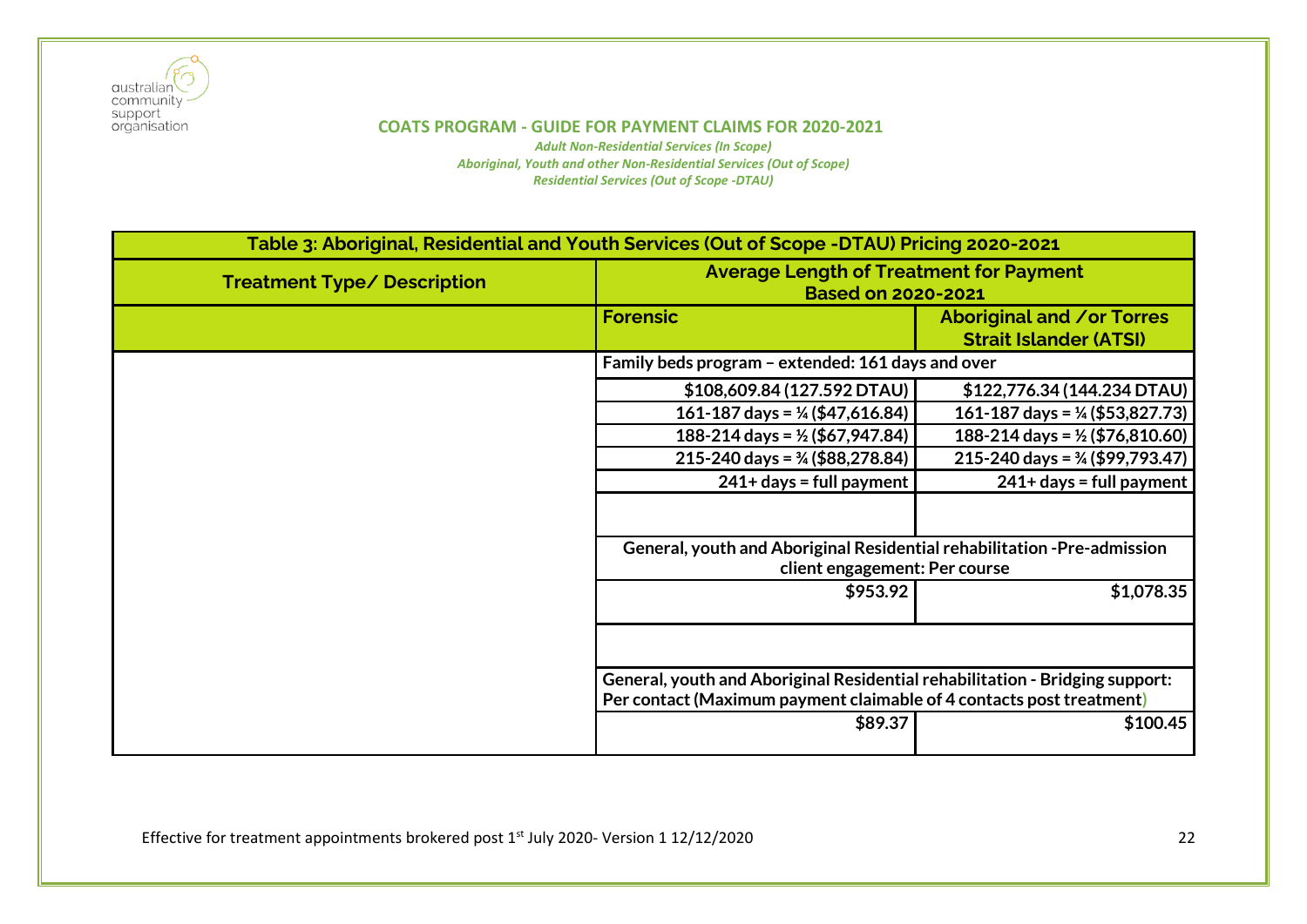

| Table 3: Aboriginal, Residential and Youth Services (Out of Scope -DTAU) Pricing 2020-2021                                                                                                                                                                                                                                                                                                                   |                                                                                 |                                                            |
|--------------------------------------------------------------------------------------------------------------------------------------------------------------------------------------------------------------------------------------------------------------------------------------------------------------------------------------------------------------------------------------------------------------|---------------------------------------------------------------------------------|------------------------------------------------------------|
| <b>Treatment Type/Description</b>                                                                                                                                                                                                                                                                                                                                                                            | <b>Average Length of Treatment for Payment</b><br><b>Based on 2020-2021</b>     |                                                            |
|                                                                                                                                                                                                                                                                                                                                                                                                              | <b>Forensic</b>                                                                 | Aboriginal and /or Torres<br><b>Strait Islander (ATSI)</b> |
| Residential rehabilitation general: Slow stream<br>pharmacotherapy program                                                                                                                                                                                                                                                                                                                                   | Slow stream pharmacotherapy program - standard: up to and including 160<br>days |                                                            |
| Slow-stream pharmacotherapy reduction programs operate in                                                                                                                                                                                                                                                                                                                                                    | \$16,455.85 (19.332 DTAU)                                                       | \$18,602.27 (21.853 DTAU)                                  |
| two residential rehabilitation centres, Windana Therapeutic<br>Community and Odyssey House Therapeutic Community.<br>Participation in the rehabilitation program is thought to reduce<br>the subjective distress of pharmacotherapy reduction. Slow<br>reduction in a supportive treatment environment reduces the<br>risk of relapse and overdose that may occur during opioid<br>neuroadaptation reversal. | 1-17 days = $\frac{1}{4}$ (\$4,113.96)                                          | 1-17 days = $\frac{1}{4}$ (\$\$4,650.57)                   |
|                                                                                                                                                                                                                                                                                                                                                                                                              | 18-34 days = $\frac{1}{2}$ (\$8,227.93)                                         | 18-34 days = $\frac{1}{2}$ (\$9,301.13)                    |
|                                                                                                                                                                                                                                                                                                                                                                                                              | 35-50 days = $\frac{3}{4}$ (\$12,341.89)                                        | $35-50$ days = $\frac{3}{4}$ (\$13,951.70)                 |
|                                                                                                                                                                                                                                                                                                                                                                                                              | $51-160$ days = full payment                                                    | $51-160$ days = full payment                               |
|                                                                                                                                                                                                                                                                                                                                                                                                              | Slow stream pharmacotherapy program – extended: 161 days and over               |                                                            |
|                                                                                                                                                                                                                                                                                                                                                                                                              | \$65,501.66 (76.949 DTAU)                                                       | \$74,045.35 (86.986 DTAU)                                  |
|                                                                                                                                                                                                                                                                                                                                                                                                              | 161-187 days = $\frac{1}{4}$ (\$28,717.30)                                      | 161-187 days = $\frac{1}{4}$ (\$32,463.04)                 |
|                                                                                                                                                                                                                                                                                                                                                                                                              | 188-214 days = $\frac{1}{2}$ (\$40,978.75)                                      | 188-214 days = $\frac{1}{2}$ (\$46,323.81)                 |
|                                                                                                                                                                                                                                                                                                                                                                                                              | 215-240 days = $\frac{3}{4}$ (\$53,240.20)                                      | 215-240 days = $\frac{3}{4}$ (\$60,184.58)                 |
|                                                                                                                                                                                                                                                                                                                                                                                                              | $241+$ days = full payment                                                      | $241+ days = full payment$                                 |
|                                                                                                                                                                                                                                                                                                                                                                                                              |                                                                                 |                                                            |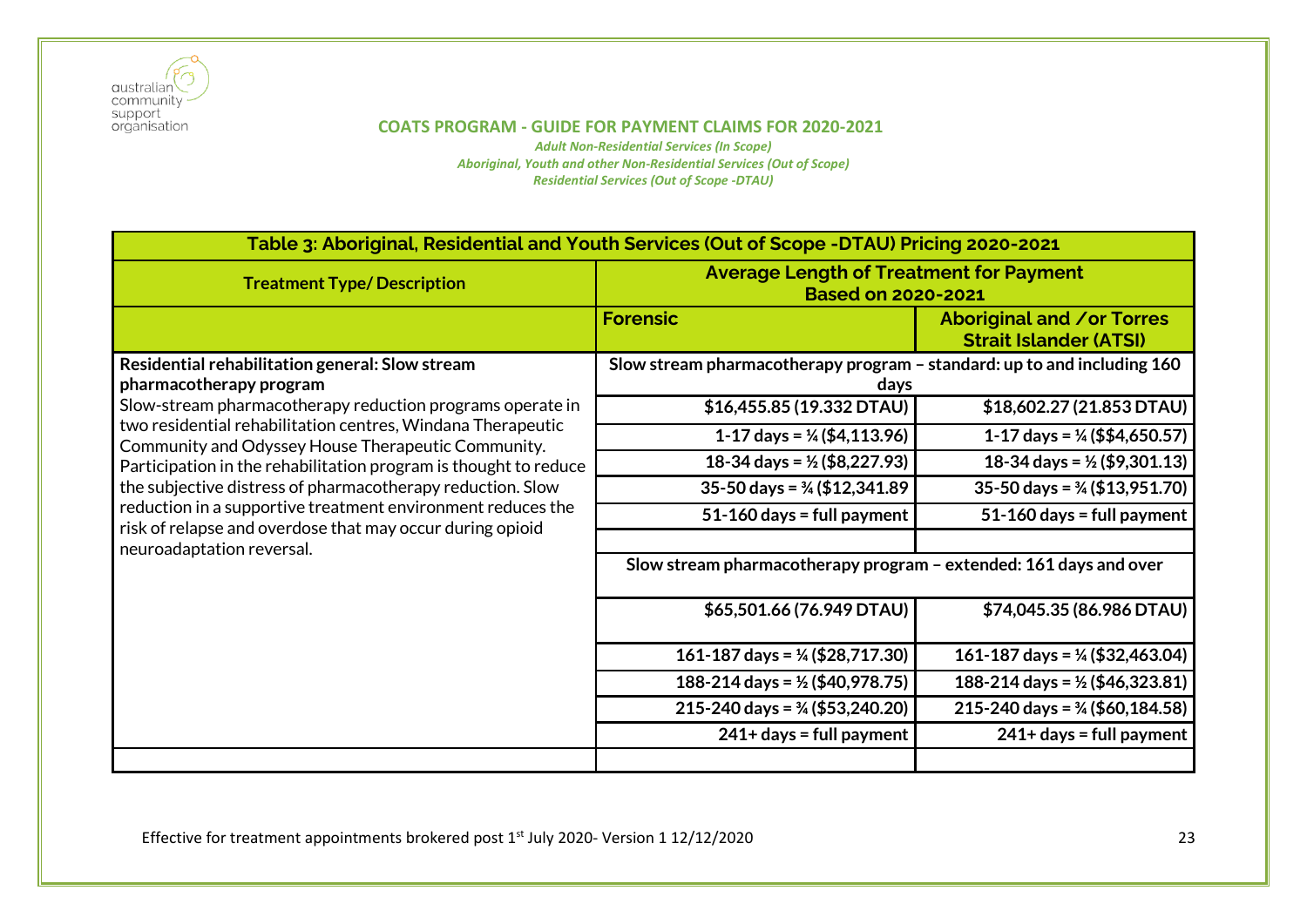

| Table 3: Aboriginal, Residential and Youth Services (Out of Scope -DTAU) Pricing 2020-2021                                                                            |                                                                                |                                                                     |
|-----------------------------------------------------------------------------------------------------------------------------------------------------------------------|--------------------------------------------------------------------------------|---------------------------------------------------------------------|
| <b>Treatment Type/ Description</b>                                                                                                                                    | <b>Average Length of Treatment for Payment</b><br><b>Based on 2020-2021</b>    |                                                                     |
|                                                                                                                                                                       | <b>Forensic</b>                                                                | <b>Aboriginal and /or Torres Strait</b><br><b>Islander (ATSI)</b>   |
| <b>Residential rehabilitation Youth</b><br>Youth residential rehabilitation services are staffed 24 hours                                                             | Youth-specific facility rehabilitation – standard: up to and including 90 days |                                                                     |
| and provide a range of interventions aiming to address young<br>people's problematic AOD use and develop life skills to enable<br>independent living in the community | \$24,139.94 (28.359 DTAU)                                                      | \$27,288.62 (32.058 DTAU)                                           |
|                                                                                                                                                                       | 1-10 days = $\frac{1}{4}$ (\$6,034.98)                                         | 1-10 days = $\frac{1}{4}$ (\$6,579.80)                              |
|                                                                                                                                                                       | 11-20 days = $\frac{1}{2}$ (\$12,069.97)                                       | 11-20 days = $\frac{1}{2}$ (\$13,159.60)                            |
|                                                                                                                                                                       | $21-29$ days = $\frac{3}{4}$ (\$18,104.95)                                     | 21-29 days = $\frac{3}{4}$ (\$19,739.39)                            |
|                                                                                                                                                                       | $30-90$ days = full payment                                                    | $30-90$ days = full payment                                         |
|                                                                                                                                                                       |                                                                                | Youth-specific facility rehabilitation - extended: 91 days and over |
|                                                                                                                                                                       | \$82,077.72 (96.422 DTAU)                                                      | \$92,783.50 (108.999 DTAU)                                          |
|                                                                                                                                                                       | 91-100 days = $\frac{1}{4}$ (\$38,624.38)                                      | 91-100 days = $\frac{1}{4}$ (\$43,662.34)                           |
|                                                                                                                                                                       | 101-110 days = $\frac{1}{2}$ (\$53,108.83)                                     | 101-110 days = $\frac{1}{2}$ (\$60,036.06)                          |
|                                                                                                                                                                       | 111-119 days = $\frac{3}{4}$ (\$67,593.27)                                     | 111-119 days = $\frac{3}{4}$ (\$76,409.78)                          |
|                                                                                                                                                                       | $120+$ days = full payment                                                     | $120+$ days = full payment                                          |